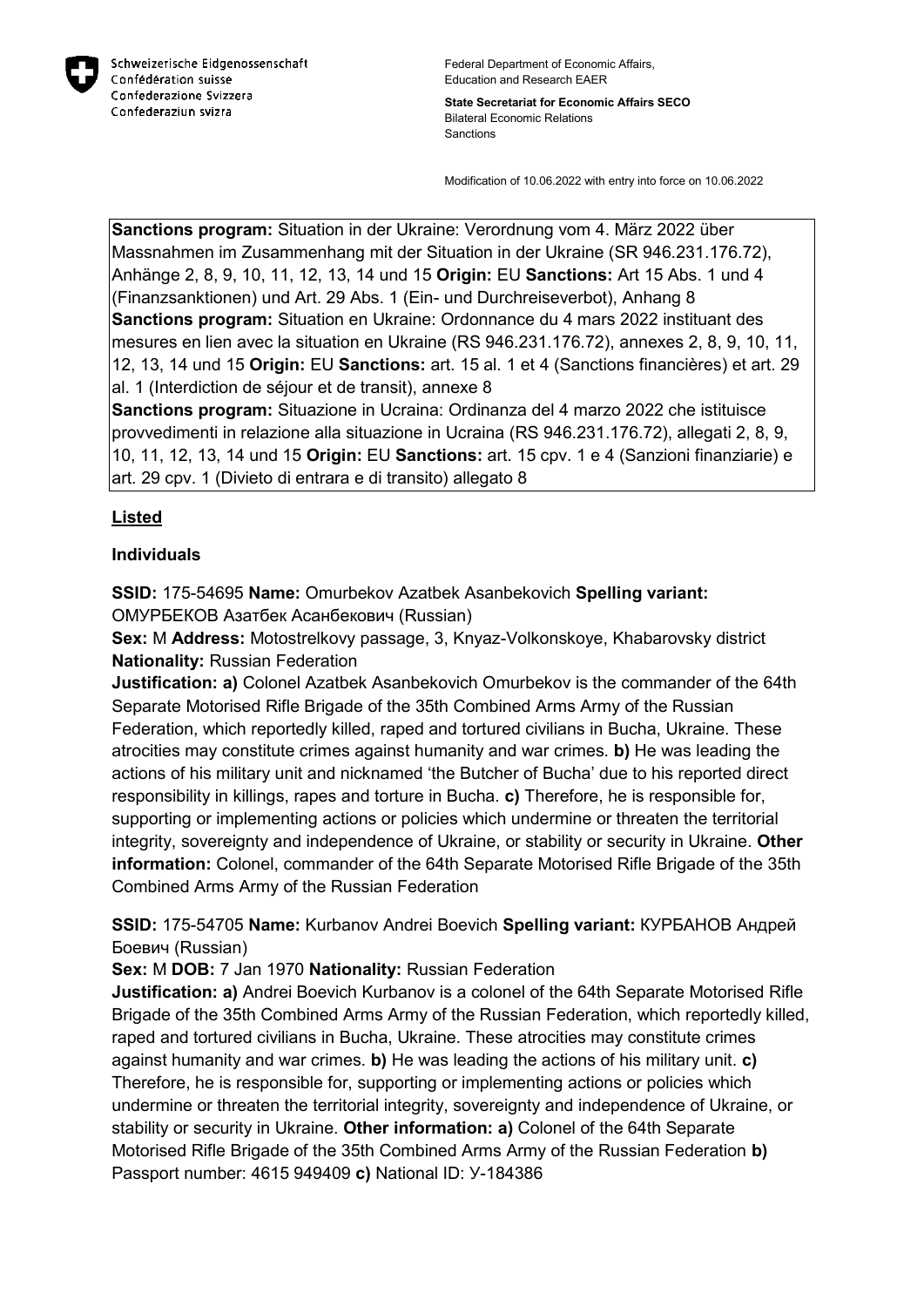**SSID:** 175-54716 **Name:** Klobukov Viacheslav Sergeevich **Spelling variant:** КЛОБУКОВ Вячеслав Сергеевич (Russian)

**Sex:** M **DOB:** 19 Nov 1978 **Nationality:** Russian Federation

**Justification: a)** Viacheslav Sergeevich Klobukov is a colonel of the 64th Separate Motorised Rifle Brigade of the 35th Combined Arms Army of the Russian Federation, which reportedly killed, raped and tortured civilians in Bucha, Ukraine. These atrocities may constitute crimes against humanity and war crimes. **b)** He was leading the actions of his military unit. **c)** Therefore, he is responsible for, supporting or implementing actions or policies which undermine or threaten the territorial integrity, sovereignty and independence of Ukraine, or stability or security in Ukraine. **Other information: a)** Colonel of the 64th Separate Motorised Rifle Brigade of the 35th Combined Arms Army of the Russian Federation **b)** Passport number: 8001 142195 **c)** National ID: Ф-703443

**SSID:** 175-54727 **Name:** Vins Aleksandr Viktorovich **Spelling variant:** ВИНС Александр Викторович (Russian)

**Sex:** M **DOB:** 24 Jan 1969 **Nationality:** Russian Federation

**Justification: a)** Aleksandr Viktorovich Vins is a colonel of the 64th Separate Motorised Rifle Brigade of the 35th Combined Arms Army of the Russian Federation, which reportedly killed, raped and tortured civilians in Bucha, Ukraine. These atrocities may constitute crimes against humanity and war crimes. **b)** He was leading the actions of his military unit. **c)**  Therefore, he is responsible for, supporting or implementing actions or policies which undermine or threaten the territorial integrity, sovereignty and independence of Ukraine, or stability or security in Ukraine. **Other information: a)** Colonel of the 64th Separate Motorised Rifle Brigade of the 35th Combined Arms Army of the Russian Federation **b)**  Passport number: 0801 547363 **c)** National ID: T-194304

**SSID:** 175-54738 **Name:** Shershnev Aleksandr Leonidovich **Spelling variant:** ШЕРШНЕВ Александр Леонидович (Russian)

**Sex:** M **DOB:** 14 Jan 1978 **Nationality:** Russian Federation

**Justification: a)** Aleksandr Leonidovich Shershnev is a colonel of the 64th Separate Motorised Rifle Brigade of the 35th Combined Arms Army of the Russian Federation, which reportedly killed, raped and tortured civilians in Bucha, Ukraine. These atrocities may constitute crimes against humanity and war crimes. **b)** He was leading the actions of his military unit. **c)** Therefore, he is responsible for, supporting or implementing actions or policies which undermine or threaten the territorial integrity, sovereignty and independence of Ukraine, or stability or security in Ukraine. **Other information: a)** Colonel of the 64th Separate Motorised Rifle Brigade of the 35th Combined Arms Army of the Russian Federation **b)** Passport number: 3802 634927 **c)** National ID number: Ф-529191

**SSID:** 175-54749 **Name:** Vetrov Sergei Aleksandrovich **Spelling variant:** ВЕТРОВ Сергей Александрович (Russian)

**Sex:** M **DOB:** 25 Sep 1982 **Nationality:** Russian Federation

**Justification: a)** Sergei Aleksandrovich Vetrov is a lieutenant colonel of the 64th Separate Motorised Rifle Brigade of the 35th Combined Arms Army of the Russian Federation, which reportedly killed, raped and tortured civilians in Bucha, Ukraine. These atrocities may constitute crimes against humanity and war crimes. **b)** He was leading the actions of his military unit. **c)** Therefore, he is responsible for, supporting or implementing actions or policies which undermine or threaten the territorial integrity, sovereignty and independence of Ukraine, or stability or security in Ukraine. **Other information: a)** Lieutenant colonel of the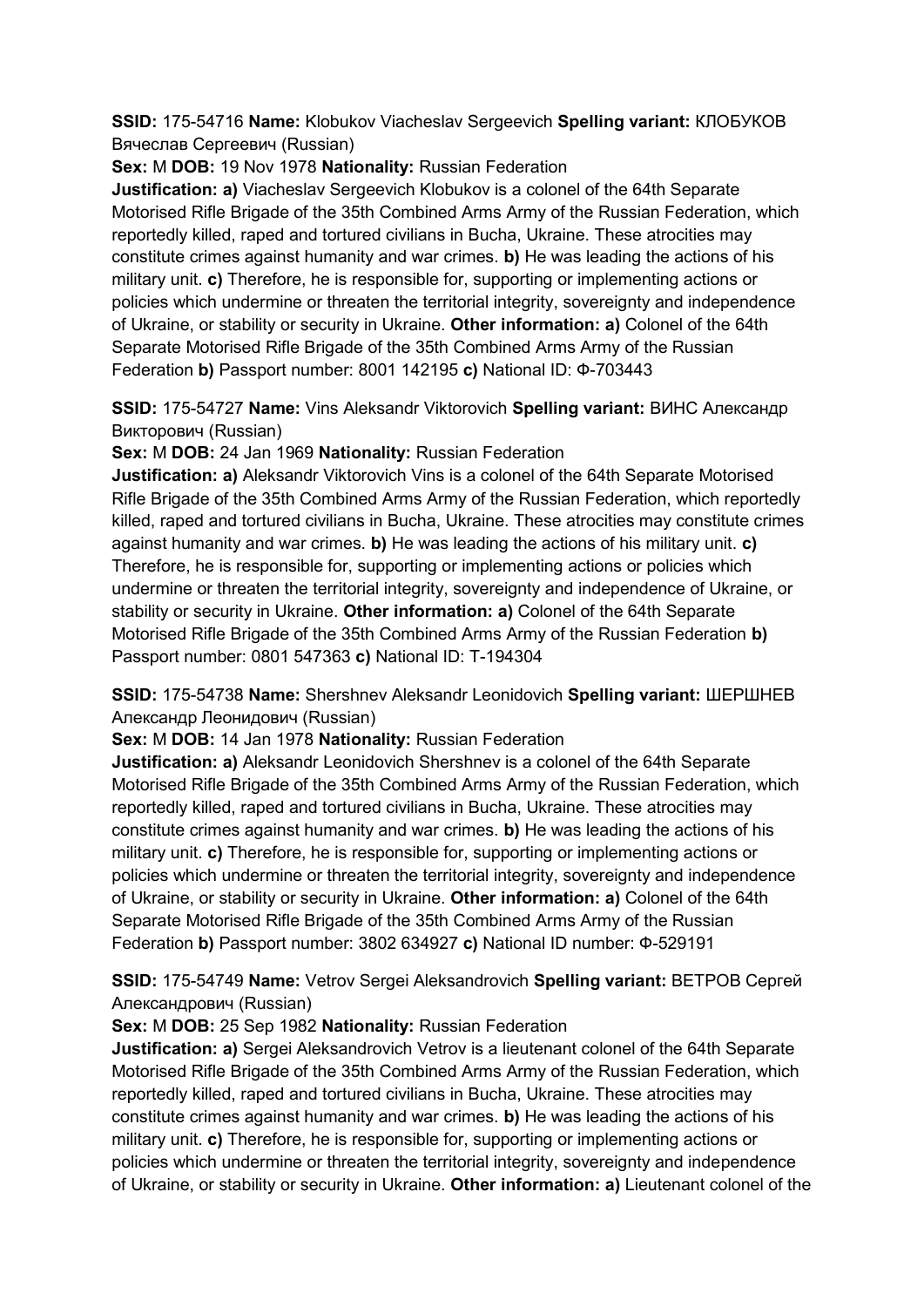64th Separate Motorised Rifle Brigade of the 35th Combined Arms Army of the Russian Federation **b)** Passport number: 6804 36337 **c)** National ID number: X-296449

# **SSID:** 175-54760 **Name:** Mitiaev Ruslan Ovsepovich **Spelling variant:** МИТЯЕВ Руслан Овсепович (Russian)

#### **Sex:** M **DOB:** 30 Oct 1978 **Nationality:** Russian Federation

**Justification: a)** Ruslan Ovsepovich Mitiaev is a lieutenant colonel of the 64th Separate Motorised Rifle Brigade of the 35th Combined Arms Army of the Russian Federation, which reportedly killed, raped and tortured civilians in Bucha, Ukraine. These atrocities may constitute crimes against humanity and war crimes. **b)** He was leading the actions of his military unit. **c)** Therefore, he is responsible for, supporting or implementing actions or policies which undermine or threaten the territorial integrity, sovereignty and independence of Ukraine, or stability or security in Ukraine. **Other information: a)** Lieutenant colonel of the 64th Separate Motorised Rifle Brigade of the 35th Combined Arms Army of the Russian Federation **b)** Passport number: 6002 284996 **c)** National ID number: Ф-052935

#### **SSID:** 175-54771 **Name:** Ermishko Andrei Nikolaevich **Spelling variant:** ЕРМИШКО Андрей Николаевич (Russian)

#### **Sex:** M **DOB:** 5 Nov 1972 **Nationality:** Russian Federation

**Justification: a)** Andrei Nikolaevich Ermishko is a lieutenant colonel of the 64th Separate Motorised Rifle Brigade of the 35th Combined Arms Army of the Russian Federation, which reportedly killed, raped and tortured civilians in Bucha, Ukraine. These atrocities may constitute crimes against humanity and war crimes. **b)** He was leading the actions of his military unit. **c)** Therefore, he is responsible for, supporting or implementing actions or policies which undermine or threaten the territorial integrity, sovereignty and independence of Ukraine, or stability or security in Ukraine. **Other information: a)** Lieutenant colonel of the 64th Separate Motorised Rifle Brigade of the 35th Combined Arms Army of the Russian Federation **b)** Passport number: 1202 583493 **c)** National ID number: У-639041

# **SSID:** 175-54782 **Name:** Platonenkov Maksim Alekseevich **Spelling variant:**

ПЛАТОНЕНКОВ Максим Алексеевич (Russian)

# **Sex:** M **DOB:** 3 Jan 1980 **Nationality:** Russian Federation

**Justification: a)** Maksim Alekseevich Platonenkov is a lieutenant colonel of the 64th Separate Motorised Rifle Brigade of the 35th Combined Arms Army of the Russian Federation, which reportedly killed, raped and tortured civilians in Bucha, Ukraine. These atrocities may constitute crimes against humanity and war crimes. **b)** He was leading the actions of his military unit. **c)** Therefore, he is responsible for, supporting or implementing actions or policies which undermine or threaten the territorial integrity, sovereignty and independence of Ukraine, or stability or security in Ukraine. **Other information: a)**  Lieutenant colonel of the 64th Separate Motorised Rifle Brigade of the 35th Combined Arms Army of the Russian Federation **b)** Passport number: 5003 593303 **c)** National ID number: У-874515

# **SSID:** 175-54793 **Name:** Matafonov Vladimir Viktorovich **Spelling variant:** МАТАФОНОВ Владимир Викторович (Russian)

#### **Sex:** M **DOB:** 5 Sep 1979 **Nationality:** Russian Federation

**Justification: a)** Maksim Alekseevich Platonenkov is a lieutenant colonel of the 64th Separate Motorised Rifle Brigade of the 35th Combined Arms Army of the Russian Federation, which reportedly killed, raped and tortured civilians in Bucha, Ukraine. These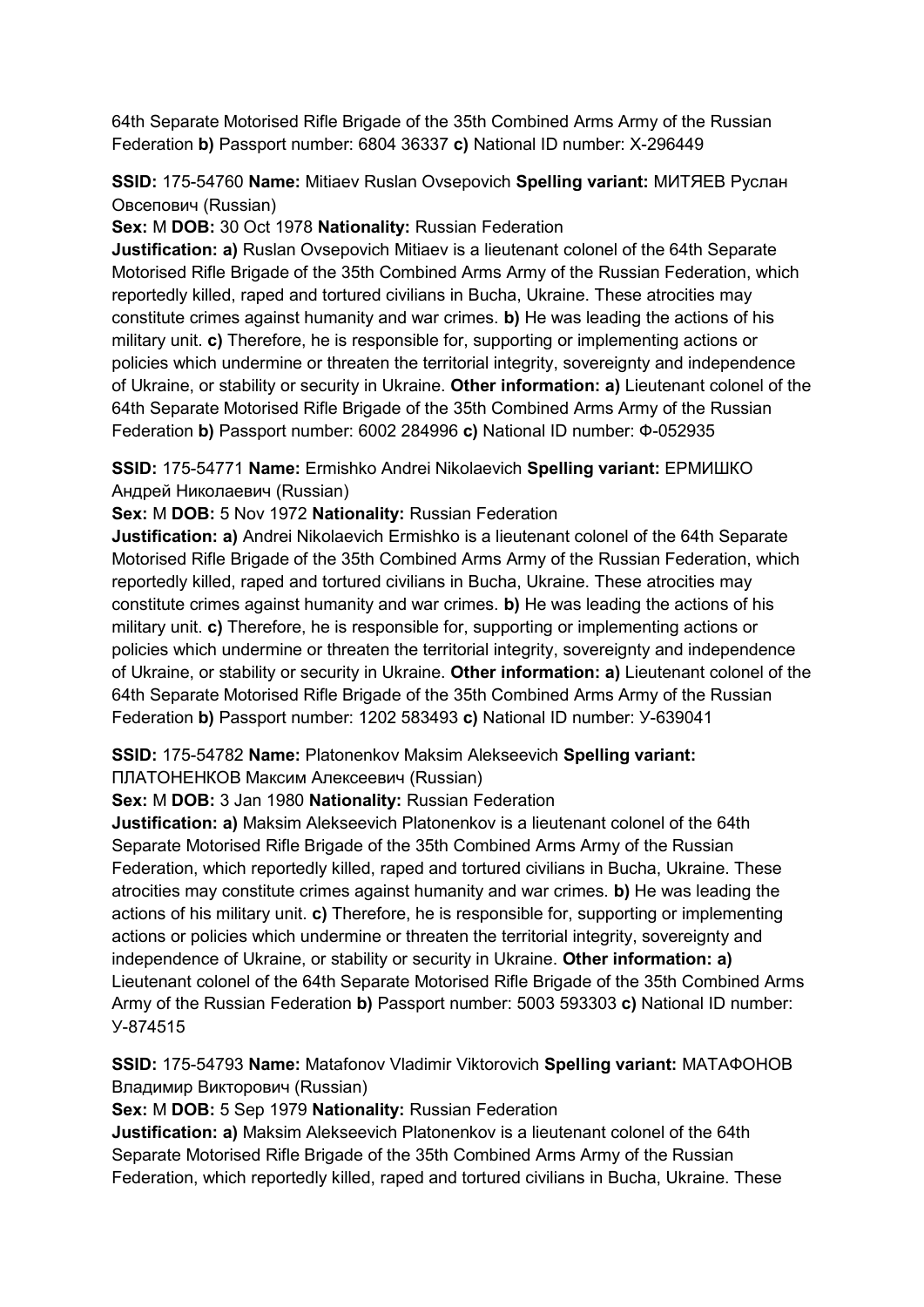atrocities may constitute crimes against humanity and war crimes. **b)** He was leading the actions of his military unit. **c)** Therefore, he is responsible for, supporting or implementing actions or policies which undermine or threaten the territorial integrity, sovereignty and independence of Ukraine, or stability or security in Ukraine. **Other information: a)**  Lieutenant colonel of the 64th Separate Motorised Rifle Brigade of the 35th Combined Arms Army of the Russian Federation **b)** Passport number: 7600 562816 **c)** National ID number: Ф-594713

**SSID:** 175-54804 **Name:** Lvov Dmitrii Ivanovich **Spelling variant:** ЛЬВОВ Дмитрий Иванович (Russian)

**Sex:** M **DOB:** 15 Aug 1975 **Good quality a.k.a.:** Dmitrii Ivanovich Lviv **Nationality:** Russian **Federation** 

**Justification: a)** Dmitrii Ivanovich Lvov is a lieutenant colonel of the 64th Separate Motorised Rifle Brigade of the 35th Combined Arms Army of the Russian Federation, which reportedly killed, raped and tortured civilians in Bucha, Ukraine. These atrocities may constitute crimes against humanity and war crimes. **b)** He was leading the actions of his military unit. **c)** Therefore, he is responsible for, supporting or implementing actions or policies which undermine or threaten the territorial integrity, sovereignty and independence of Ukraine, or stability or security in Ukraine. **Other information: a)** Lieutenant colonel of the 64th Separate Motorised Rifle Brigade of the 35th Combined Arms Army of the Russian Federation **b)** Passport number: 7603 794013 **c)** National ID number: Ф-620752

**SSID:** 175-54816 **Name:** Ladyzhenskii Evgenii Valerievich **Spelling variant:** 

ЛАДЫЖЕНСКИЙ Евгений Валерьевич (Russian)

**Sex:** M **DOB:** 1 Jan 1977 **Nationality:** Russian Federation

**Justification: a)** Evgenii Valerievich Ladyzhenskii is a lieutenant colonel of the 64th Separate Motorised Rifle Brigade of the 35th Combined Arms Army of the Russian Federation, which reportedly killed, raped and tortured civilians in Bucha, Ukraine. These atrocities may constitute crimes against humanity and war crimes. **b)** He was leading the actions of his military unit. **c)** Therefore, he is responsible for, supporting or implementing actions or policies which undermine or threaten the territorial integrity, sovereignty and independence of Ukraine, or stability or security in Ukraine. **Other information: a)**  Lieutenant colonel of the 64th Separate Motorised Rifle Brigade of the 35th Combined Arms Army of the Russian Federation **b)** Passport number: 8103 551489 **c)** National ID number: У-853407

**SSID:** 175-54827 **Name:** Pakhandrin Dmitrii Viktorovich **Spelling variant:** ПАХАНДРИН Дмитрий Викторович (Russian)

**Sex:** M **DOB:** 19 Sep 1976 **Nationality:** Russian Federation

**Justification: a)** Dmitrii Viktorovich Pakhandrin is a lieutenant colonel of the 64th Separate Motorised Rifle Brigade of the 35th Combined Arms Army of the Russian Federation, which reportedly killed, raped and tortured civilians in Bucha, Ukraine. These atrocities may constitute crimes against humanity and war crimes. **b)** He was leading the actions of his military unit. **c)** Therefore, he is responsible for, supporting or implementing actions or policies which undermine or threaten the territorial integrity, sovereignty and independence of Ukraine, or stability or security in Ukraine. **Other information: a)** Lieutenant colonel of the 64th Separate Motorised Rifle Brigade of the 35th Combined Arms Army of the Russian Federation **b)** Passport number: 0402 274319 **c)** National ID number: Ф-620770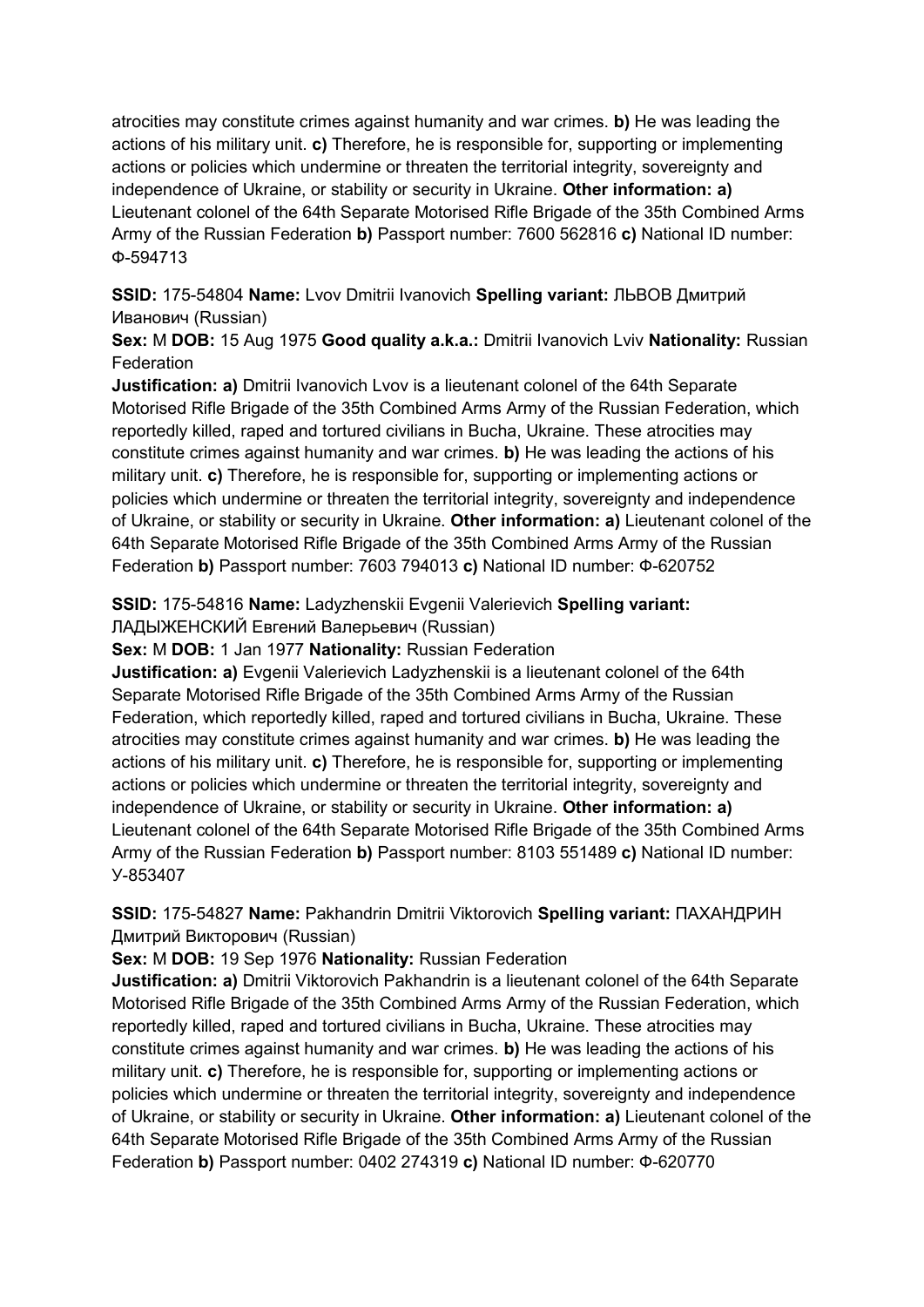**SSID:** 175-54838 **Name:** Shipitsyn Anatolii Aleksandrovich **Spelling variant:** ШИПИЦЫН Анатолий Александрович (Russian)

**Sex:** M **DOB:** 12 Sep 1977 **Nationality:** Russian Federation

**Justification: a)** Anatolii Aleksandrovich Shipitsyn is a lieutenant colonel of the 64th Separate Motorised Rifle Brigade of the 35th Combined Arms Army of the Russian Federation, which reportedly killed, raped and tortured civilians in Bucha, Ukraine. These atrocities may constitute crimes against humanity and war crimes. **b)** He was leading the actions of his military unit. **c)** Therefore, he is responsible for, supporting or implementing actions or policies which undermine or threaten the territorial integrity, sovereignty and independence of Ukraine, or stability or security in Ukraine. **Other information: a)**  Lieutenant colonel of the 64th Separate Motorised Rifle Brigade of the 35th Combined Arms Army of the Russian Federation **b)** Passport number: 5301 903199 **c)** National ID number: Ф-607350

**SSID:** 175-54849 **Name:** Deev Denis Nikolaevich **Spelling variant:** ДЕЕВ Денис Николаевич (Russian)

**Sex:** M **DOB:** 30 Jul 1977 **Nationality:** Russian Federation

**Justification: a)** Denis Nikolaevich Deev is a lieutenant colonel of the 64th Separate Motorised Rifle Brigade of the 35th Combined Arms Army of the Russian Federation, which reportedly killed, raped and tortured civilians in Bucha, Ukraine. These atrocities may constitute crimes against humanity and war crimes. **b)** He was leading the actions of his military unit. **c)** Therefore, he is responsible for, supporting or implementing actions or policies which undermine or threaten the territorial integrity, sovereignty and independence of Ukraine, or stability or security in Ukraine. **Other information: a)** Lieutenant colonel of the 64th Separate Motorised Rifle Brigade of the 35th Combined Arms Army of the Russian Federation **b)** Passport number: 9002 427497 **c)** National ID number: Ф-624703

# **SSID:** 175-54860 **Name:** Bukhvalov Oleg Iurievich **Spelling variant:** БУХВАЛОВ Олег Юрьевич (Russian)

**Sex:** M **DOB:** 20 May 1979 **Nationality:** Russian Federation

**Justification: a)** Oleg Iurievich Bukhvalov is a lieutenant colonel of the 64th Separate Motorised Rifle Brigade of the 35th Combined Arms Army of the Russian Federation, which reportedly killed, raped and tortured civilians in Bucha, Ukraine. These atrocities may constitute crimes against humanity and war crimes. **b)** He was leading the actions of his military unit. **c)** Therefore, he is responsible for, supporting or implementing actions or policies which undermine or threaten the territorial integrity, sovereignty and independence of Ukraine, or stability or security in Ukraine. **Other information: a)** Lieutenant colonel of the 64th Separate Motorised Rifle Brigade of the 35th Combined Arms Army of the Russian Federation **b)** Passport number: 1804 68726 **c)** National ID number: Ф-584921

# **SSID:** 175-54871 **Name:** Smoliago Dmitrii Aleksandrovich **Spelling variant:** СМОЛЯГО Дмитрий Александрович (Russian)

# **Sex:** M **DOB:** 27 Dec 1976 **Nationality:** Russian Federation

**Justification: a)** Dmitrii Aleksandrovich Smoliago is a lieutenant colonel of the 64th Separate Motorised Rifle Brigade of the 35th Combined Arms Army of the Russian Federation, which reportedly killed, raped and tortured civilians in Bucha, Ukraine. These atrocities may constitute crimes against humanity and war crimes. **b)** He was leading the actions of his military unit. **c)** Therefore, he is responsible for, supporting or implementing actions or policies which undermine or threaten the territorial integrity, sovereignty and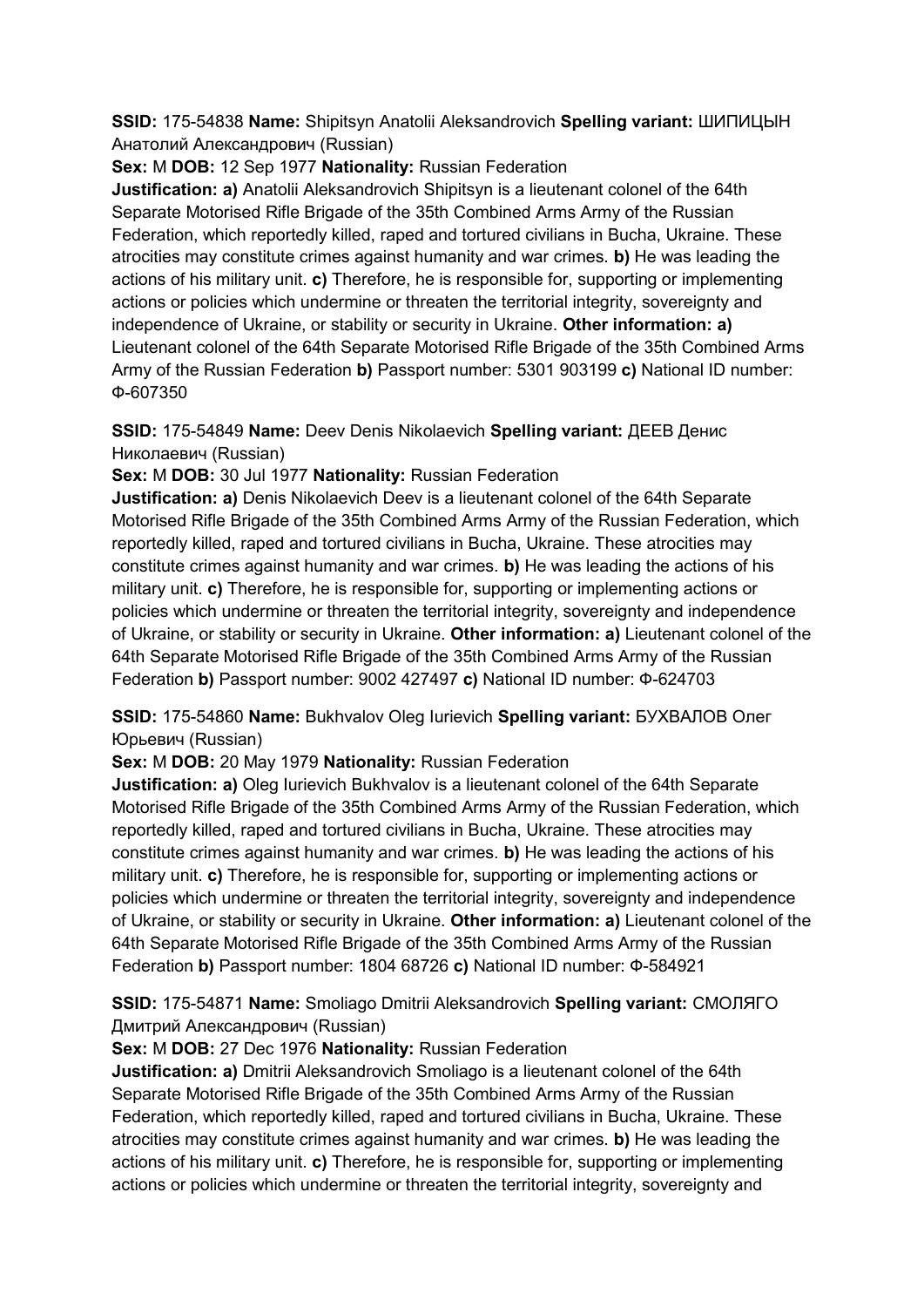independence of Ukraine, or stability or security in Ukraine. **Other information: a)**  Lieutenant colonel of the 64th Separate Motorised Rifle Brigade of the 35th Combined Arms Army of the Russian Federation **b)** Passport number: 2702 603048 **c)** National ID number: Ф-670103

# **SSID:** 175-54882 **Name:** Bolshakov Aleksei Viacheslavovich **Spelling variant:**  БОЛЬШАКОВ Алексей Вячеславович (Russian)

**Sex:** M **DOB:** 15 Mar 1976 **Nationality:** Russian Federation

**Justification: a)** Aleksei Viacheslavovich Bolshakov is a lieutenant colonel of the 64th Separate Motorised Rifle Brigade of the 35th Combined Arms Army of the Russian Federation, which reportedly killed, raped and tortured civilians in Bucha, Ukraine. These atrocities may constitute crimes against humanity and war crimes. **b)** He was leading the actions of his military unit. **c)** Therefore, he is responsible for, supporting or implementing actions or policies which undermine or threaten the territorial integrity, sovereignty and independence of Ukraine, or stability or security in Ukraine. **Other information: a)**  Lieutenant colonel of the 64th Separate Motorised Rifle Brigade of the 35th Combined Arms Army of the Russian Federation **b)** Passport number: 0802 576504 **c)** National ID number: У-053364

**SSID:** 175-54893 **Name:** Nadezdhin Roman Vladimirovich **Spelling variant:** НАДЕЖДИН Роман Владимирович (Russian)

**Sex:** M **DOB:** 21 Jul 1977 **Nationality:** Russian Federation

**Justification: a)** Roman Vladimirovich Nadezdhin is a lieutenant colonel of the 64th Separate Motorised Rifle Brigade of the 35th Combined Arms Army of the Russian Federation, which reportedly killed, raped and tortured civilians in Bucha, Ukraine. These atrocities may constitute crimes against humanity and war crimes. **b)** He was leading the actions of his military unit. **c)** Therefore, he is responsible for, supporting or implementing actions or policies which undermine or threaten the territorial integrity, sovereignty and independence of Ukraine, or stability or security in Ukraine. **Other information: a)**  Lieutenant colonel of the 64th Separate Motorised Rifle Brigade of the 35th Combined Arms Army of the Russian Federation **b)** Passport number: 1002 570526 **c)** National ID number: У-874071

# **SSID:** 175-54904 **Name:** Filippov Viktor Vladimirovich **Spelling variant:** ФИЛИППОВ Виктор Владимирович (Russian)

**Sex:** M **DOB:** 27 Oct 1972 **Nationality:** Russian Federation

**Justification: a)** Viktor Vladimirovich Filippov is a lieutenant colonel of the 64th Separate Motorised Rifle Brigade of the 35th Combined Arms Army of the Russian Federation, which reportedly killed, raped and tortured civilians in Bucha, Ukraine. These atrocities may constitute crimes against humanity and war crimes. **b)** He was leading the actions of his military unit. **c)** Therefore, he is responsible for, supporting or implementing actions or policies which undermine or threaten the territorial integrity, sovereignty and independence of Ukraine, or stability or security in Ukraine. **Other information: a)** Lieutenant colonel of the 64th Separate Motorised Rifle Brigade of the 35th Combined Arms Army of the Russian Federation **b)** Passport number: 0502 898734 **c)** National ID number: У-721933

**SSID:** 175-54915 **Name:** Mamedov Faik Sameddin ogly **Spelling variant:** МАМЕДОВ Фаик Самеддин оглы (Russian)

**Sex:** M **DOB:** 24 Nov 1978 **Good quality a.k.a.:** Faik Samaddin Mammadov **Nationality:**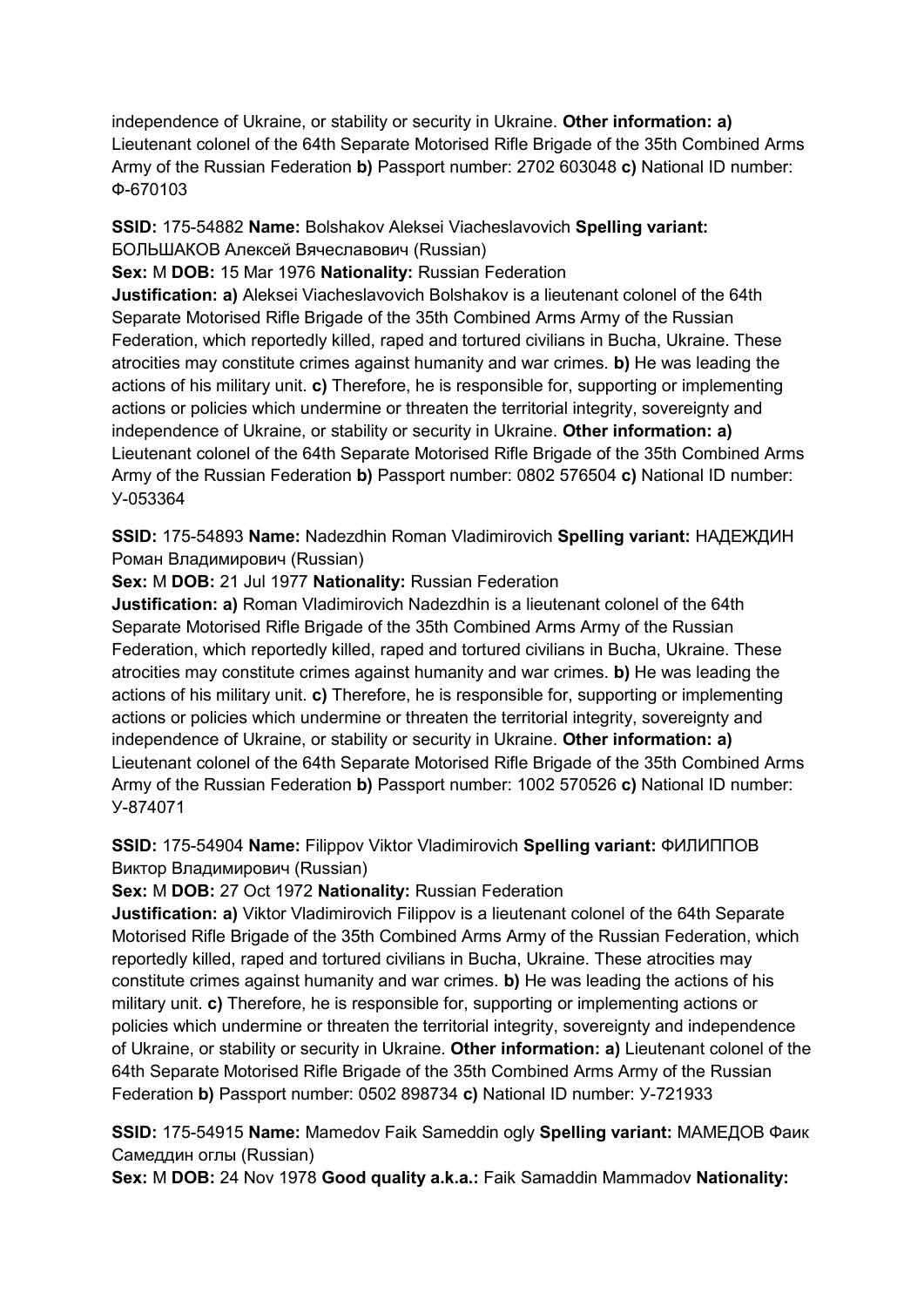#### Russian Federation

**Justification: a)** Faik Mamedov is a major of the 64th Separate Motorised Rifle Brigade of the 35th Combined Arms Army of the Russian Federation, which reportedly killed, raped and tortured civilians in Bucha, Ukraine. These atrocities may constitute crimes against humanity and war crimes. **b)** He was leading the actions of his military unit. **c)** Therefore, he is responsible for, supporting or implementing actions or policies which undermine or threaten the territorial integrity, sovereignty and independence of Ukraine, or stability or security in Ukraine. **Other information: a)** Major of the 64th Separate Motorised Rifle Brigade of the 35th Combined Arms Army of the Russian Federation **b)** Passport number: 9902 119102 **c)**  National ID number: 802348

**SSID:** 175-54927 **Name:** Fedotov Igor Evgenievich **Spelling variant:** ФЕДОТОВ Игорь Евгеньевич (Russian)

#### **Sex:** M **DOB:** 9 Dec 1980 **Nationality:** Russian Federation

**Justification: a)** Igor Evgenievich Fedotov is a major of the 64th Separate Motorised Rifle Brigade of the 35th Combined Arms Army of the Russian Federation, which reportedly killed, raped and tortured civilians in Bucha, Ukraine. These atrocities may constitute crimes against humanity and war crimes. **b)** He was leading the actions of his military unit. **c)**  Therefore, he is responsible for, supporting or implementing actions or policies which undermine or threaten the territorial integrity, sovereignty and independence of Ukraine, or stability or security in Ukraine. **Other information: a)** Major of the 64th Separate Motorised Rifle Brigade of the 35th Combined Arms Army of the Russian Federation **b)** Passport number: 6602 516592 **c)** National ID number: 845762

**SSID:** 175-54938 **Name:** Kulemin German Nikolaevich **Spelling variant:** КУЛЕМИН Герман Николаевич (Russian)

#### **Sex:** M **DOB:** 29 Mar 1982 **Nationality:** Russian Federation

**Justification: a)** German Nikolaevich Kulemin is a major of the 64th Separate Motorised Rifle Brigade of the 35th Combined Arms Army of the Russian Federation, which reportedly killed, raped and tortured civilians in Bucha, Ukraine. These atrocities may constitute crimes against humanity and war crimes. **b)** He was leading the actions of his military unit. **c)**  Therefore, he is responsible for, supporting or implementing actions or policies which undermine or threaten the territorial integrity, sovereignty and independence of Ukraine, or stability or security in Ukraine. **Other information: a)** Major of the 64th Separate Motorised Rifle Brigade of the 35th Combined Arms Army of the Russian Federation **b)** Passport number: 6702 594036 **c)** National ID number: 949685

# **SSID:** 175-54949 **Name:** Burdo Roman Victorovich **Spelling variant:** БУРДО Роман Викторович (Russian)

**Sex:** M **DOB:** 26 Nov 1980 **Nationality:** Russian Federation

**Justification: a)** Roman Victorovich Burdo is a major of the 64th Separate Motorised Rifle Brigade of the 35th Combined Arms Army of the Russian Federation, which reportedly killed, raped and tortured civilians in Bucha, Ukraine. These atrocities may constitute crimes against humanity and war crimes. **b)** He was leading the actions of his military unit. **c)**  Therefore, he is responsible for, supporting or implementing actions or policies which undermine or threaten the territorial integrity, sovereignty and independence of Ukraine, or stability or security in Ukraine. **Other information: a)** Major of the 64th Separate Motorised Rifle Brigade of the 35th Combined Arms Army of the Russian Federation **b)** Passport number: 1003 651875 **c)** National ID number: 1083746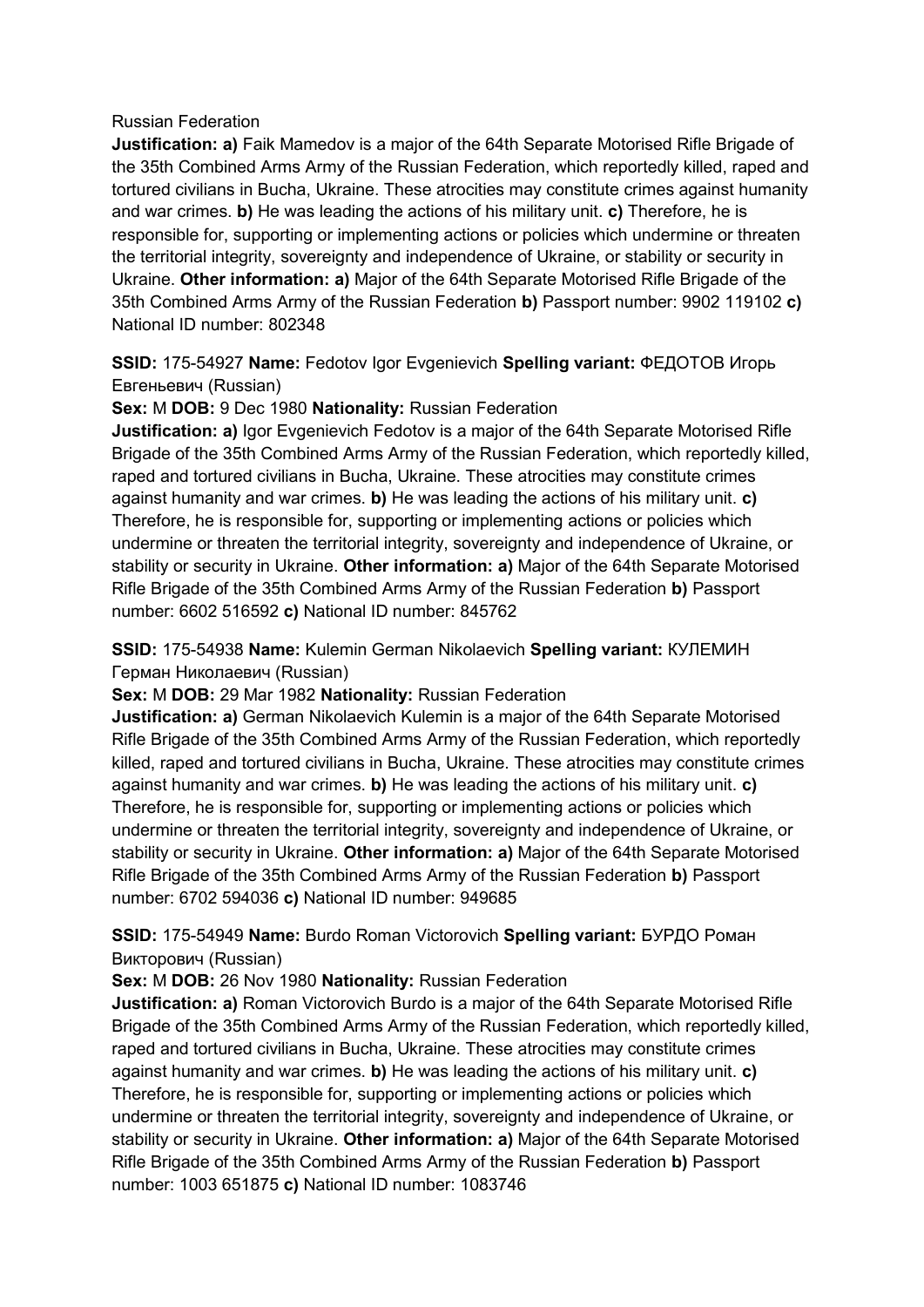**SSID:** 175-54960 **Name:** Kozlov Dmitry Arkadyevich **Spelling variant:** КОЗЛОВ Дмитрий Аркадьевич (Russian)

**Sex:** M **DOB:** 11 Oct 1978 **Nationality:** Russian Federation

**Justification: a)** Dmitry Arkadyevich Kozlov is a major of the 64th Separate Motorised Rifle Brigade of the 35th Combined Arms Army of the Russian Federation, which reportedly killed, raped and tortured civilians in Bucha, Ukraine. These atrocities may constitute crimes against humanity and war crimes. **b)** He was leading the actions of his military unit. **c)**  Therefore, he is responsible for, supporting or implementing actions or policies which undermine or threaten the territorial integrity, sovereignty and independence of Ukraine, or stability or security in Ukraine. **Other information: a)** Major of the 64th Separate Motorised Rifle Brigade of the 35th Combined Arms Army of the Russian Federation **b)** Passport number: 0801 272127 **c)** National ID number: 1088985

**SSID:** 175-54971 **Name:** Kurkin Ivan Alexandrovich **Spelling variant:** КУРКИН Иван Александрович (Russian)

**Sex:** M **DOB:** 17 Jan 1982 **Nationality:** Russian Federation

**Justification: a)** Ivan Alexandrovich Kurkin is a major of the 64th Separate Motorised Rifle Brigade of the 35th Combined Arms Army of the Russian Federation, which reportedly killed, raped and tortured civilians in Bucha, Ukraine. These atrocities may constitute crimes against humanity and war crimes. **b)** He was leading the actions of his military unit. **c)**  Therefore, he is responsible for, supporting or implementing actions or policies which undermine or threaten the territorial integrity, sovereignty and independence of Ukraine, or stability or security in Ukraine. **Other information: a)** Major of the 64th Separate Motorised Rifle Brigade of the 35th Combined Arms Army of the Russian Federation **b)** Passport number: 0804 232754 **c)** National ID number: 1091451

# **SSID:** 175-54982 **Name:** Vazhenov Evgeny Yurievich **Spelling variant:** ВАЖЕНОВ Евгений Юрьевич (Russian)

**Sex:** M **DOB:** 27 Jan 1985 **Nationality:** Russian Federation

**Justification: a)** Evgeny Yurievich Vazhenov is a major of the 64th Separate Motorised Rifle Brigade of the 35th Combined Arms Army of the Russian Federation, which reportedly killed, raped and tortured civilians in Bucha, Ukraine. These atrocities may constitute crimes against humanity and war crimes. **b)** He was leading the actions of his military unit. **c)**  Therefore, he is responsible for, supporting or implementing actions or policies which undermine or threaten the territorial integrity, sovereignty and independence of Ukraine, or stability or security in Ukraine. **Other information: a)** Major of the 64th Separate Motorised Rifle Brigade of the 35th Combined Arms Army of the Russian Federation **b)** Passport number: 1005 944897 **c)** National ID number: 1092162

**SSID:** 175-54993 **Name:** Ionov Dmitry Yulianovich **Spelling variant:** ИОНОВ Дмитрий Юлианович (Russian)

**Sex:** M **DOB:** 3 Jul 1965 **Nationality:** Russian Federation

**Justification: a)** Dmitry Yulianovich Ionov is a major of the 64th Separate Motorised Rifle Brigade of the 35th Combined Arms Army of the Russian Federation, which reportedly killed, raped and tortured civilians in Bucha, Ukraine. These atrocities may constitute crimes against humanity and war crimes. **b)** He was leading the actions of his military unit. **c)**  Therefore, he is responsible for, supporting or implementing actions or policies which undermine or threaten the territorial integrity, sovereignty and independence of Ukraine, or stability or security in Ukraine. **Other information: a)** Major of the 64th Separate Motorised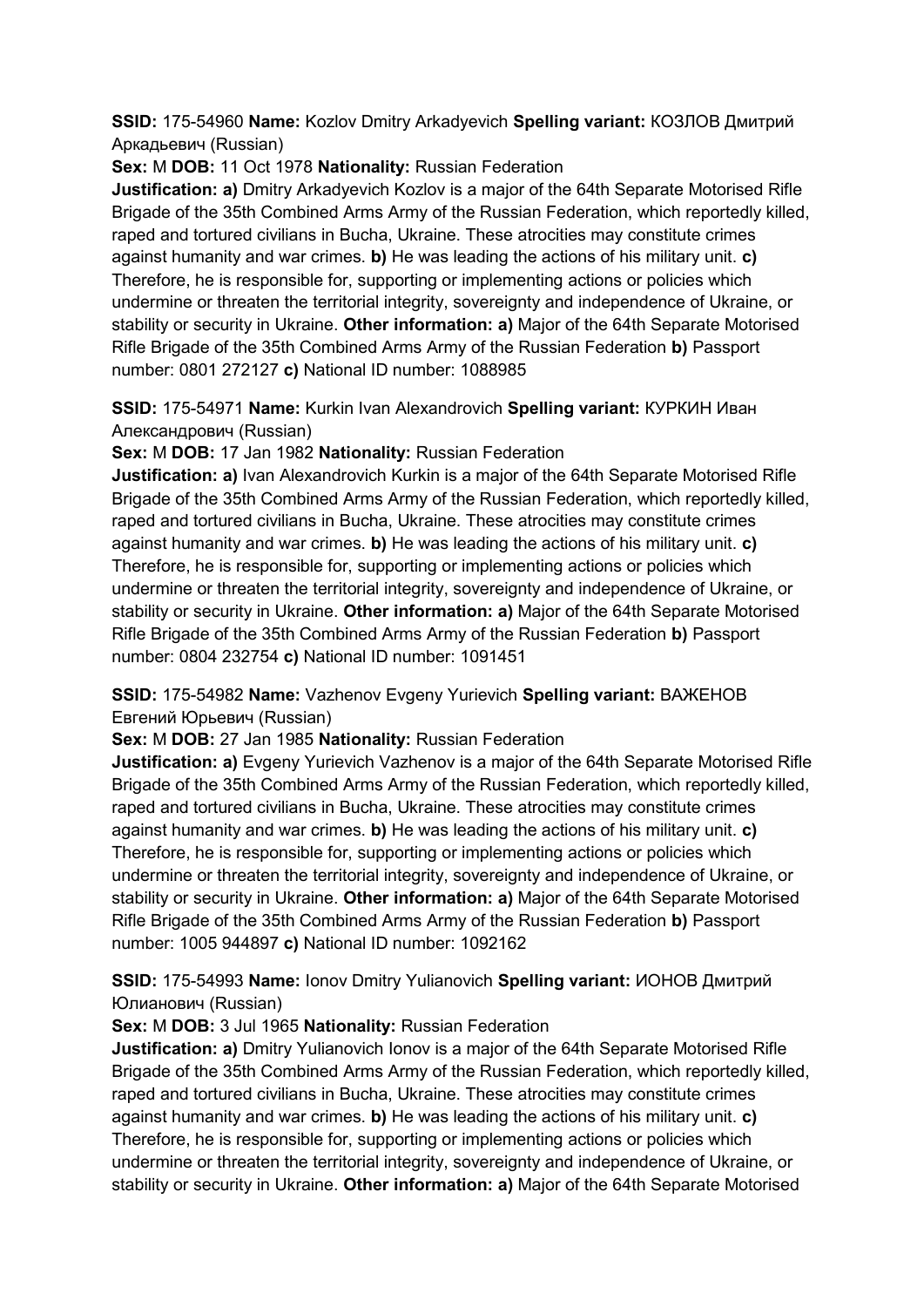Rifle Brigade of the 35th Combined Arms Army of the Russian Federation **b)** Passport number: 1005 724322 **c)** National ID number: 1093778

**SSID:** 175-55004 **Name:** Kochergin Alexander Anatolyevich **Spelling variant:** КОЧЕРГИН Александр Анатольевич (Russian)

**Sex:** M **DOB:** 10 Dec 1971 **Nationality:** Russian Federation

**Justification: a)** Alexander Anatolyevich Kochergin is a major of the 64th Separate Motorised Rifle Brigade of the 35th Combined Arms Army of the Russian Federation, which reportedly killed, raped and tortured civilians in Bucha, Ukraine. These atrocities may constitute crimes against humanity and war crimes. **b)** He was leading the actions of his military unit. **c)** Therefore, he is responsible for, supporting or implementing actions or policies which undermine or threaten the territorial integrity, sovereignty and independence of Ukraine, or stability or security in Ukraine. **Other information: a)** Major of the 64th Separate Motorised Rifle Brigade of the 35th Combined Arms Army of the Russian Federation **b)** Passport number: 0803 940939 **c)** National ID number: 1093786

**SSID:** 175-55015 **Name:** Kopylov Alexander Vladimirovich **Spelling variant:** КОПЫЛОВ Александр Владимирович (Russian)

**Sex:** M **DOB:** 29 Sep 1980 **Nationality:** Russian Federation

**Justification: a)** Alexander Vladimirovich Kopylov is a major of the 64th Separate Motorised Rifle Brigade of the 35th Combined Arms Army of the Russian Federation, which reportedly killed, raped and tortured civilians in Bucha, Ukraine. These atrocities may constitute crimes against humanity and war crimes. **b)** He was leading the actions of his military unit. **c)**  Therefore, he is responsible for, supporting or implementing actions or policies which undermine or threaten the territorial integrity, sovereignty and independence of Ukraine, or stability or security in Ukraine. **Other information: a)** Major of the 64th Separate Motorised Rifle Brigade of the 35th Combined Arms Army of the Russian Federation **b)** Passport number: 7301 420589 **c)** National ID number: 1094262

**SSID:** 175-55026 **Name:** Chernyshev Maxim Vladimirovich **Spelling variant:** ЧЕРНЫШЕВ Максим Владимирович (Russian)

**Sex:** M **DOB:** 8 Oct 1980 **Nationality:** Russian Federation

**Justification: a)** Maxim Vladimirovich Chernyshev is a major of the 64th Separate Motorised Rifle Brigade of the 35th Combined Arms Army of the Russian Federation, which reportedly killed, raped and tortured civilians in Bucha, Ukraine. These atrocities may constitute crimes against humanity and war crimes. **b)** He was leading the actions of his military unit. **c)** Therefore, he is responsible for, supporting or implementing actions or policies which undermine or threaten the territorial integrity, sovereignty and independence of Ukraine, or stability or security in Ukraine. **Other information: a)** Major of the 64th Separate Motorised Rifle Brigade of the 35th Combined Arms Army of the Russian Federation **b)** Passport number: 0810 999451 **c)** National ID number: 1094540

**SSID:** 175-55037 **Name:** Makarov Stanislav Igorevich **Spelling variant:** МAКАРОВ Станислав Игорьевич (Russian)

**Sex:** M **DOB:** 16 Aug 1982 **Nationality:** Russian Federation

**Justification: a)** Stanislav Igorevich Makarov is a major of the 64th Separate Motorised Rifle Brigade of the 35th Combined Arms Army of the Russian Federation, which reportedly killed, raped and tortured civilians in Bucha, Ukraine. These atrocities may constitute crimes against humanity and war crimes. **b)** He was leading the actions of his military unit. **c)**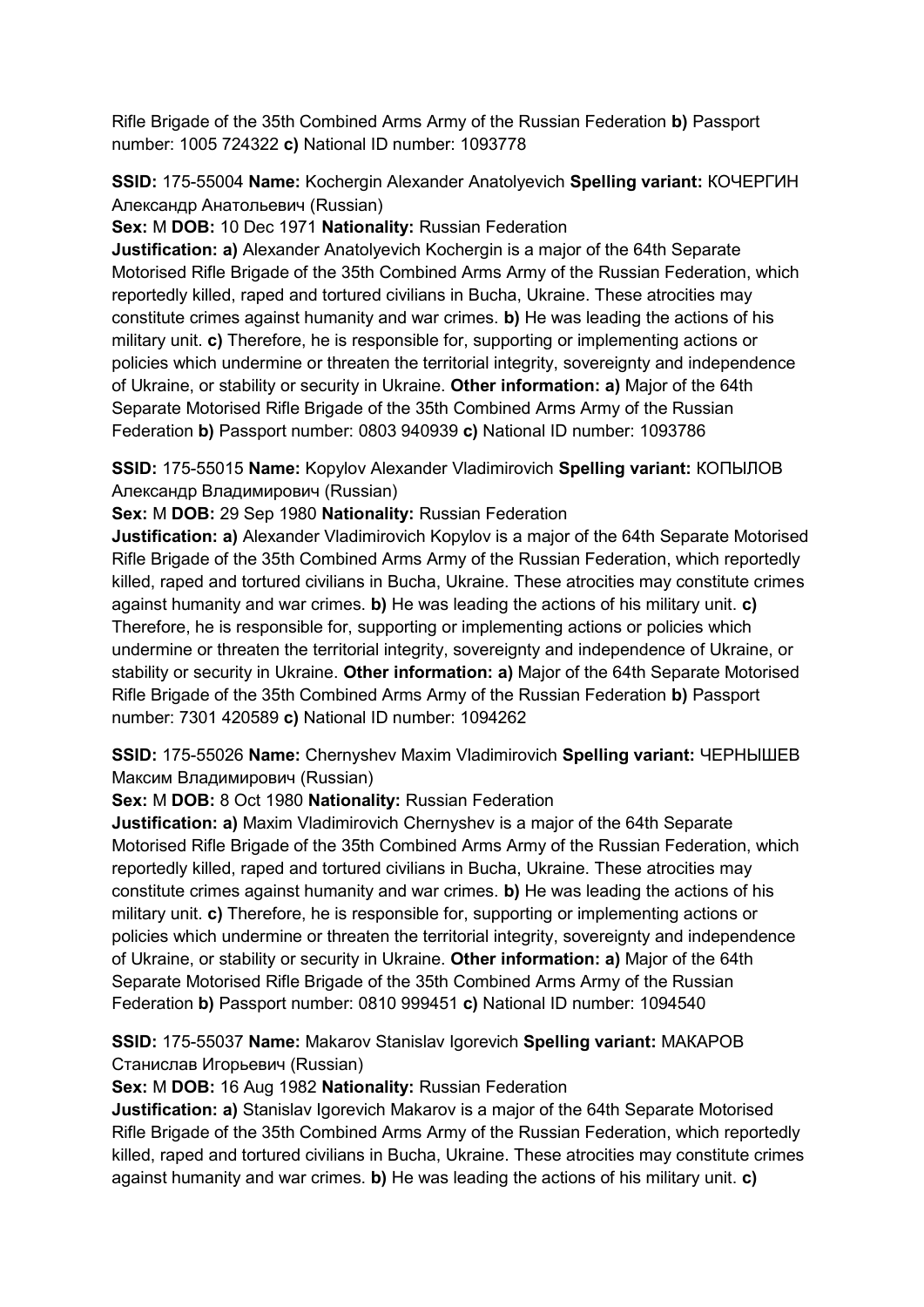Therefore, he is responsible for, supporting or implementing actions or policies which undermine or threaten the territorial integrity, sovereignty and independence of Ukraine, or stability or security in Ukraine. **Other information: a)** Major of the 64th Separate Motorised Rifle Brigade of the 35th Combined Arms Army of the Russian Federation **b)** Passport number: 0810 953377 **c)** National ID number: 1095194

**SSID:** 175-55048 **Name:** Ivanov Andrey Nikolaevich **Spelling variant:** ИВАНОВ Андрей Николаевич (Russian)

**Sex:** M **DOB:** 26 Feb 1981 **Nationality:** Russian Federation

**Justification: a)** Andrey Nikolaevich Ivanov is a major of the 64th Separate Motorised Rifle Brigade of the 35th Combined Arms Army of the Russian Federation, which reportedly killed, raped and tortured civilians in Bucha, Ukraine. These atrocities may constitute crimes against humanity and war crimes. **b)** He was leading the actions of his military unit. **c)**  Therefore, he is responsible for, supporting or implementing actions or policies which undermine or threaten the territorial integrity, sovereignty and independence of Ukraine, or stability or security in Ukraine. **Other information: a)** Major of the 64th Separate Motorised Rifle Brigade of the 35th Combined Arms Army of the Russian Federation **b)** Passport number: 2701 493476 **c)** National ID number: 1095611

**SSID:** 175-55059 **Name:** Pereshivkin Sergei Gennadyevich **Spelling variant:**  ПЕРЕШИВКИН Сергей Геннадьевич (Russian)

**Sex:** M **DOB:** 19 Jan 1973 **Nationality:** Russian Federation

**Justification: a)** Sergei Gennadyevich Pereshivkin is a major of the 64th Separate Motorised Rifle Brigade of the 35th Combined Arms Army of the Russian Federation, which reportedly killed, raped and tortured civilians in Bucha, Ukraine. These atrocities may constitute crimes against humanity and war crimes. **b)** He was leading the actions of his military unit. **c)** Therefore, he is responsible for, supporting or implementing actions or policies which undermine or threaten the territorial integrity, sovereignty and independence of Ukraine, or stability or security in Ukraine. **Other information: a)** Major of the 64th Separate Motorised Rifle Brigade of the 35th Combined Arms Army of the Russian Federation **b)** Passport number: 0804 277244 **c)** National ID number: 1100141

**SSID:** 175-55070 **Name:** Prysev Aleksey Vladimirovich **Spelling variant:** ПРЫСЕВ Алексей Владимирович (Russian)

**Sex:** M **DOB:** 25 Nov 1975 **Nationality:** Russian Federation

**Justification: a)** Aleksey Vladimirovich Prysev is a major of the 64th Separate Motorised Rifle Brigade of the 35th Combined Arms Army of the Russian Federation, which reportedly killed, raped and tortured civilians in Bucha, Ukraine. These atrocities may constitute crimes against humanity and war crimes. **b)** He was leading the actions of his military unit. **c)**  Therefore, he is responsible for, supporting or implementing actions or policies which undermine or threaten the territorial integrity, sovereignty and independence of Ukraine, or stability or security in Ukraine. **Other information: a)** Major of the 64th Separate Motorised Rifle Brigade of the 35th Combined Arms Army of the Russian Federation **b)** Passport number: 0501 704733; Date of issue: 20.3.2002 **c)** ID number: У-360702 **d)** Entity-based ID: 1100633

**SSID:** 175-55082 **Name:** Rudenko Sergey Viktorovich **Spelling variant:** РУДЕНКО Сергей Викторович (Russian)

**Sex:** M **DOB:** 7 Oct 1975 **Nationality:** Russian Federation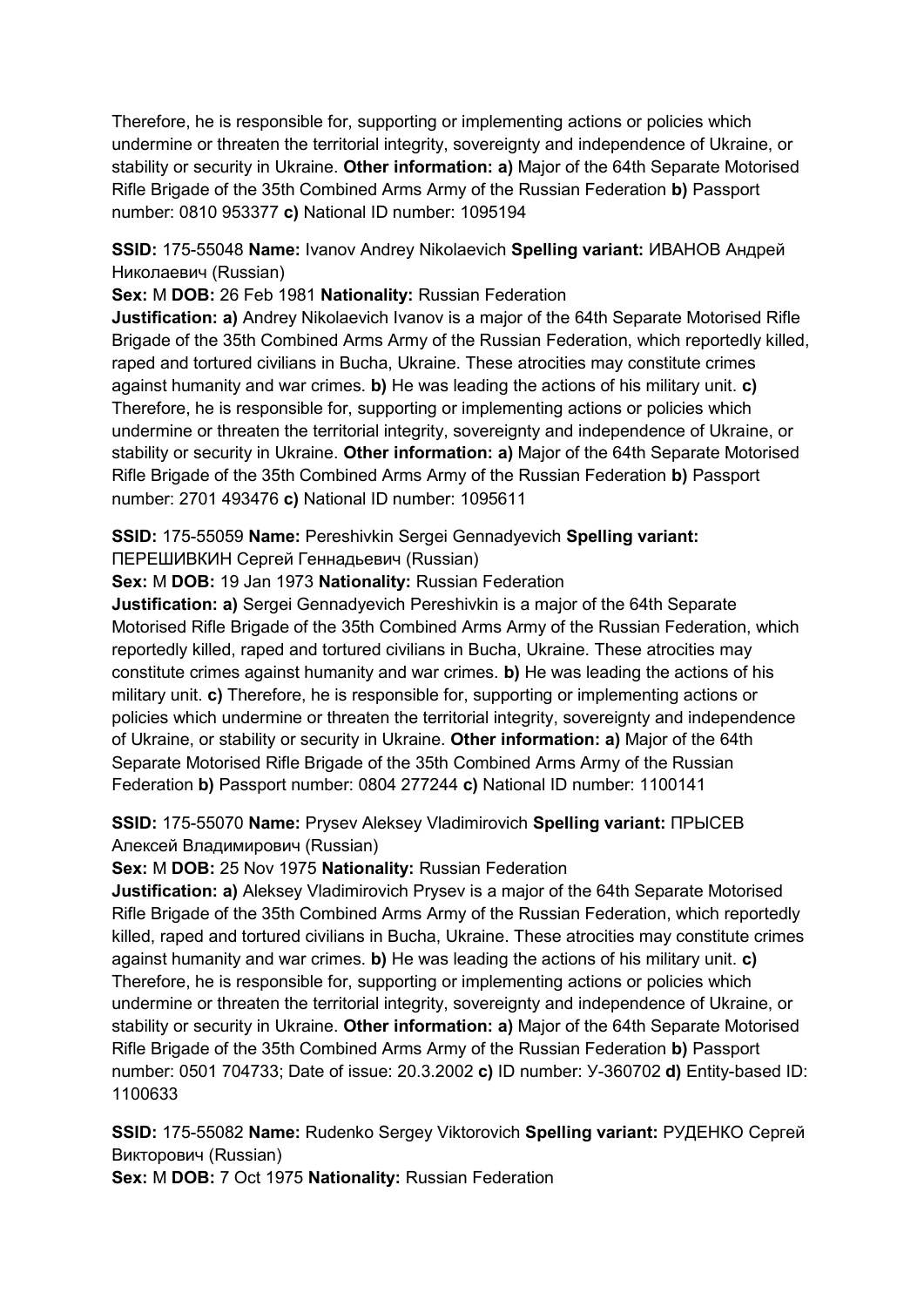**Justification: a)** Sergey Viktorovich Rudenko is a major of the 64th Separate Motorised Rifle Brigade of the 35th Combined Arms Army of the Russian Federation, which reportedly killed, raped and tortured civilians in Bucha, Ukraine. These atrocities may constitute crimes against humanity and war crimes. **b)** He was leading the actions of his military unit. **c)**  Therefore, he is responsible for, supporting or implementing actions or policies which undermine or threaten the territorial integrity, sovereignty and independence of Ukraine, or stability or security in Ukraine. **Other information: a)** Major of the 64th Separate Motorised Rifle Brigade of the 35th Combined Arms Army of the Russian Federation **b)** Passport number: 0801 524291; Date of issue: 14.3.2002 **c)** ID number: У-268570 **d)** Entity-based ID: 1100637

**SSID:** 175-55094 **Name:** Khamenok Olga Aleksandrovna **Spelling variant:** ХАМЕНОК Ольга Александровна (Russian)

**Sex:** W **DOB:** 14 Dec 1981 **Nationality:** Russian Federation

**Justification: a)** Olga Aleksandrovna Khamenok is a major of the 64th Separate Motorised Rifle Brigade of the 35th Combined Arms Army of the Russian Federation, which reportedly killed, raped and tortured civilians in Bucha, Ukraine. These atrocities may constitute crimes against humanity and war crimes. **b)** She was leading the actions of her military unit. **c)**  Therefore, she is responsible for, supporting or implementing actions or policies which undermine or threaten the territorial integrity, sovereignty and independence of Ukraine, or stability or security in Ukraine. **Other information: a)** Major of the 64th Separate Motorised Rifle Brigade of the 35th Combined Arms Army of the Russian Federation **b)** Passport number: 6004 190824; Date of issue: 10.10.2003 **c)** ID number: Ф-142685 **d)** Entity-based ID: 1102882

**SSID:** 175-55106 **Name:** Levin Dmitriy Gennadyevich **Spelling variant:** ЛЕВИН Дмитрий Геннадьевич (Russian)

**Sex:** M **DOB:** 25 Oct 1982 **Nationality:** Russian Federation

**Justification: a)** Dmitriy Gennadyevich Levin is a major of the 64th Separate Motorised Rifle Brigade of the 35th Combined Arms Army of the Russian Federation, which reportedly killed, raped and tortured civilians in Bucha, Ukraine. These atrocities may constitute crimes against humanity and war crimes. **b)** He was leading the actions of his military unit. **c)**  Therefore, he is responsible for, supporting or implementing actions or policies which undermine or threaten the territorial integrity, sovereignty and independence of Ukraine, or stability or security in Ukraine. **Other information: a)** Major of the 64th Separate Motorised Rifle Brigade of the 35th Combined Arms Army of the Russian Federation **b)** Passport number: 0804 98883; Date of issue: 30.6.2003 **c)** ID number: У-268857 **d)** Entity-based ID: 1103126

**SSID:** 175-55118 **Name:** Gonchar Dmitriy Alekseevich **Spelling variant:** ГОНЧАР Дмитрий Алексеевич (Russian)

**Sex:** M **DOB:** 31 Jan 1970 **Nationality:** Russian Federation

**Justification: a)** Dmitriy Alekseevich Gonchar is a major of the 64th Separate Motorised Rifle Brigade of the 35th Combined Arms Army of the Russian Federation, which reportedly killed, raped and tortured civilians in Bucha, Ukraine. These atrocities may constitute crimes against humanity and war crimes. **b)** He was leading the actions of his military unit. **c)**  Therefore, he is responsible for, supporting or implementing actions or policies which undermine or threaten the territorial integrity, sovereignty and independence of Ukraine, or stability or security in Ukraine. **Other information: a)** Major of the 64th Separate Motorised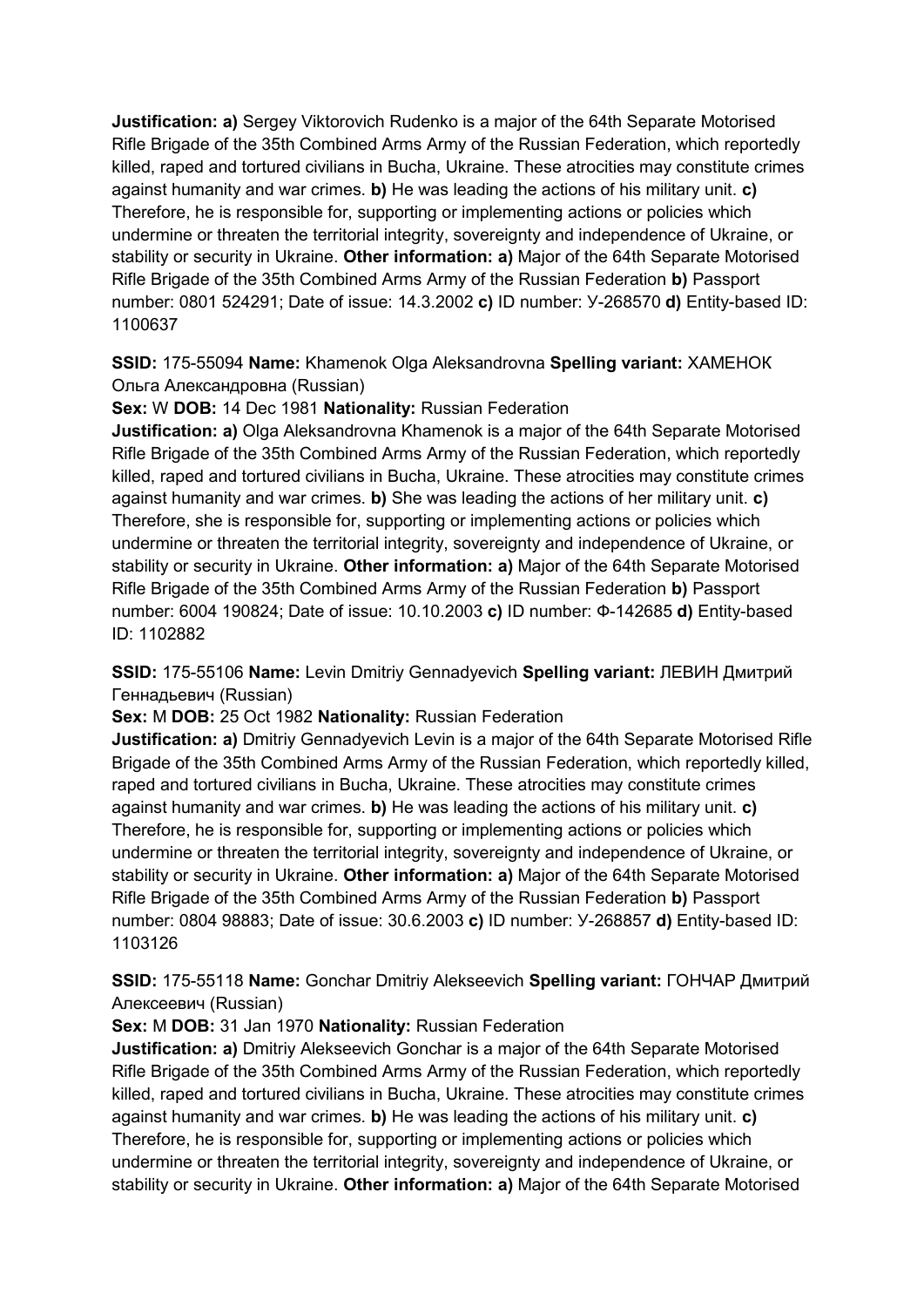Rifle Brigade of the 35th Combined Arms Army of the Russian Federation **b)** Passport number: 0802 562844; Date of issue: 27.5.2002 **c)** ID number: У-265899 **d)** Entity-based ID: 1103591

**SSID:** 175-55130 **Name:** Zorin Sergey Sergeevich **Spelling variant:** ЗОРИН Сергей Сергеевич (Russian)

**Sex:** M **DOB:** 25 Oct 1982 **Nationality:** Russian Federation

**Justification: a)** Sergey Sergeevich Zorin is a major of the 64th Separate Motorised Rifle Brigade of the 35th Combined Arms Army of the Russian Federation, which reportedly killed, raped and tortured civilians in Bucha, Ukraine. These atrocities may constitute crimes against humanity and war crimes. **b)** He was leading the actions of his military unit. **c)**  Therefore, he is responsible for, supporting or implementing actions or policies which undermine or threaten the territorial integrity, sovereignty and independence of Ukraine, or stability or security in Ukraine. **Other information: a)** Major of the 64th Separate Motorised Rifle Brigade of the 35th Combined Arms Army of the Russian Federation **b)** Passport number: 7503 78809; Date of issue: 2.3.2003 **c)** ID number: X-115531 **d)** Entity-based ID: 1166487

**SSID:** 175-55142 **Name:** Potapov Aleksandr Aleksandrovich **Spelling variant:** ПОТАПОВ Александр Александрович (Russian)

**Sex:** M **DOB:** 8 May 1981 **Nationality:** Russian Federation

**Justification: a)** Aleksandr Aleksandrovich Potapov is a major of the 64th Separate Motorised Rifle Brigade of the 35th Combined Arms Army of the Russian Federation, which reportedly killed, raped and tortured civilians in Bucha, Ukraine. These atrocities may constitute crimes against humanity and war crimes. **b)** He was leading the actions of his military unit. **c)** Therefore, he is responsible for, supporting or implementing actions or policies which undermine or threaten the territorial integrity, sovereignty and independence of Ukraine, or stability or security in Ukraine. **Other information: a)** Major of the 64th Separate Motorised Rifle Brigade of the 35th Combined Arms Army of the Russian Federation **b)** Passport number: 6603 808655; Date of issue: 29.4.2003 **c)** ID number: X-078567 **d)** Entity-based ID: 1170231

**SSID:** 175-55154 **Name:** Grigorov Stepan Viktorovich **Spelling variant:** ГРИГОРОВ Степан Викторович (Russian)

**Sex:** M **DOB:** 26 Mar 1979 **Nationality:** Russian Federation

**Justification: a)** Stepan Viktorovich Grigorov is a major of the 64th Separate Motorised Rifle Brigade of the 35th Combined Arms Army of the Russian Federation, which reportedly killed, raped and tortured civilians in Bucha, Ukraine. These atrocities may constitute crimes against humanity and war crimes. **b)** He was leading the actions of his military unit. **c)**  Therefore, he is responsible for, supporting or implementing actions or policies which undermine or threaten the territorial integrity, sovereignty and independence of Ukraine, or stability or security in Ukraine. **Other information: a)** Major of the 64th Separate Motorised Rifle Brigade of the 35th Combined Arms Army of the Russian Federation **b)** Passport number: 8110 342164; Date of issue: 9.7.2010 **c)** ID number: Ф-594680 **d)** Entity-based ID: 1194779

**SSID:** 175-55166 **Name:** Mosalev Sergey Viktorovich **Spelling variant:** МОСАЛЕВ Сергей Викторович (Russian)

**Sex:** M **DOB:** 19 Jan 1978 **Nationality:** Russian Federation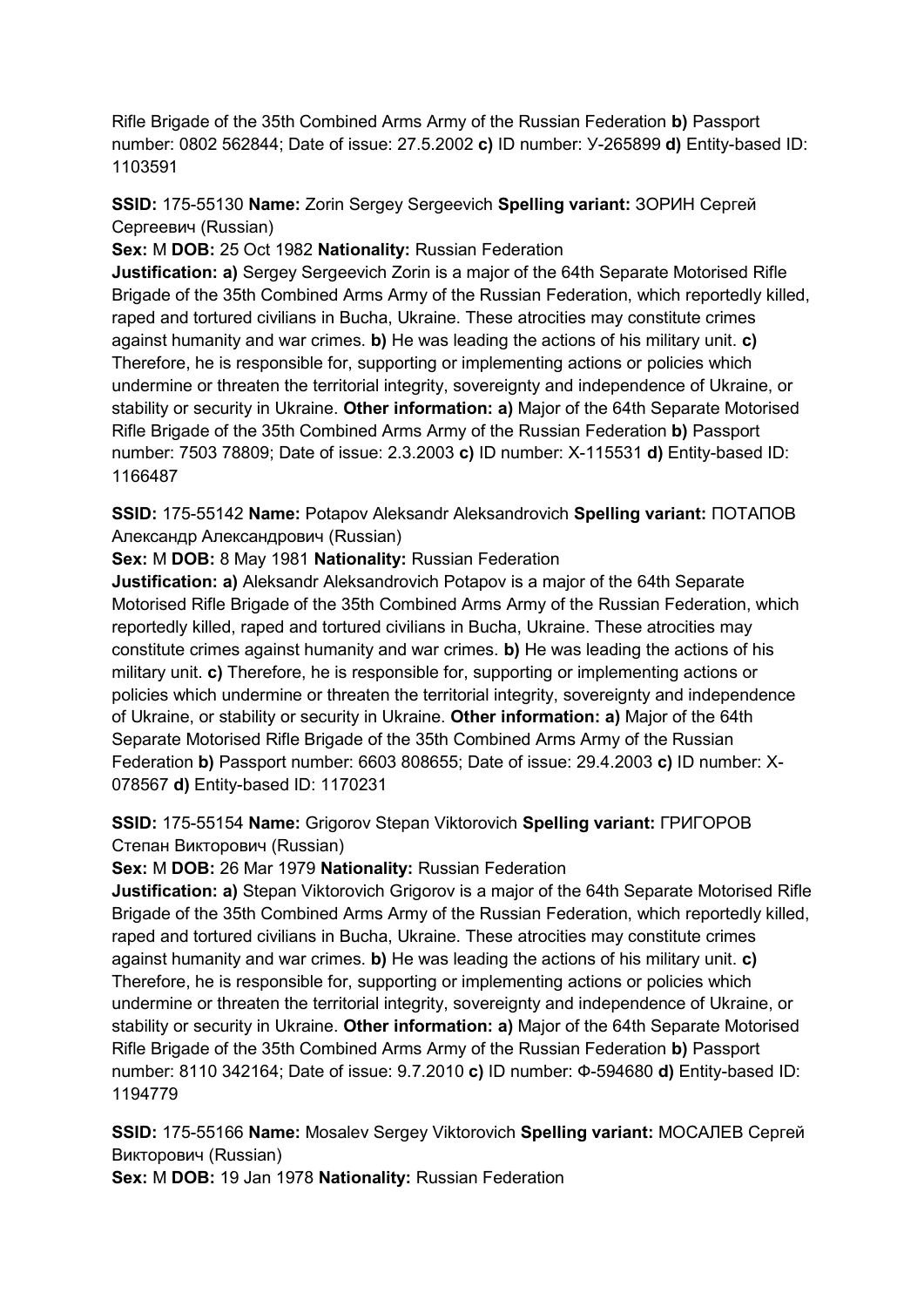**Justification: a)** Sergey Viktorovich Mosalev is a major of the 64th Separate Motorised Rifle Brigade of the 35th Combined Arms Army of the Russian Federation, which reportedly killed, raped and tortured civilians in Bucha, Ukraine. These atrocities may constitute crimes against humanity and war crimes. **b)** He was leading the actions of his military unit. **c)**  Therefore, he is responsible for, supporting or implementing actions or policies which undermine or threaten the territorial integrity, sovereignty and independence of Ukraine, or stability or security in Ukraine. **Other information: a)** Major of the 64th Separate Motorised Rifle Brigade of the 35th Combined Arms Army of the Russian Federation **b)** Passport number: 0802 688231; Date of issue: 18.10.2015 **c)** ID number: Ф-866954 **d)** Entity-based ID: 2737869

**SSID:** 175-55178 **Name:** Lutsak Valentin Pavlovich **Spelling variant:** ЛУЦАК Валентин Павлович (Russian)

**Sex:** M **DOB:** 5 Apr 1979 **Nationality:** Russian Federation

**Justification: a)** Valentin Pavlovich Lutsak is a major of the 64th Separate Motorised Rifle Brigade of the 35th Combined Arms Army of the Russian Federation, which reportedly killed, raped and tortured civilians in Bucha, Ukraine. These atrocities may constitute crimes against humanity and war crimes. **b)** He was leading the actions of his military unit. **c)**  Therefore, he is responsible for, supporting or implementing actions or policies which undermine or threaten the territorial integrity, sovereignty and independence of Ukraine, or stability or security in Ukraine. **Other information: a)** Major of the 64th Separate Motorised Rifle Brigade of the 35th Combined Arms Army of the Russian Federation **b)** Passport number: 5004 572078; Date of issue: 28.8.2004 **c)** National ID number: Ф-879492 **d)** Entitybased ID: 3102560

**SSID:** 175-55190 **Name:** Borisenko Sergey Nikolaevich **Spelling variant:** БОРИСЕНКО Сергей Николаевич (Russian)

**Sex:** M **DOB:** 15 Mar 1978 **Nationality:** Russian Federation

**Justification: a)** Sergey Nikolaevich Borisenko is a major of the 64th Separate Motorised Rifle Brigade of the 35th Combined Arms Army of the Russian Federation, which reportedly killed, raped and tortured civilians in Bucha, Ukraine. These atrocities may constitute crimes against humanity and war crimes. **b)** He was leading the actions of his military unit. **c)**  Therefore, he is responsible for, supporting or implementing actions or policies which undermine or threaten the territorial integrity, sovereignty and independence of Ukraine, or stability or security in Ukraine. **Other information: a)** Major of the 64th Separate Motorised Rifle Brigade of the 35th Combined Arms Army of the Russian Federation **b)** Passport number: 0503 357858; Date of issue: 30.1.2003 **c)** ID number: У-268030 **d)** Entity-based ID: 3127462

**SSID:** 175-55202 **Name:** Mordashova Marina Alexandrovna **Spelling variant:** 

МОРДАШОВА Марина Александровна (Russian)

**Sex:** W **DOB:** 17 May 1979 **Nationality:** Russian Federation

**Justification:** Marina Mordashova is the wife of Alexey Mordashov, Chairman of the company Severgroup. Alexey Mordashov has transferred his shares in the travel giant TUI and the gold company Nordgold, together worth more than 1.5 billion euros, to his wife Marina Mordashova through various offshore companies, including Unifirm Limited, Ondero Limited and Ranel Assets Limited, which are owned or controlled by Marina Mordashova. Marina Alexandrovna Mordashova is therefore a natural person associated with a listed person responsible for supporting actions and policies which undermine the territorial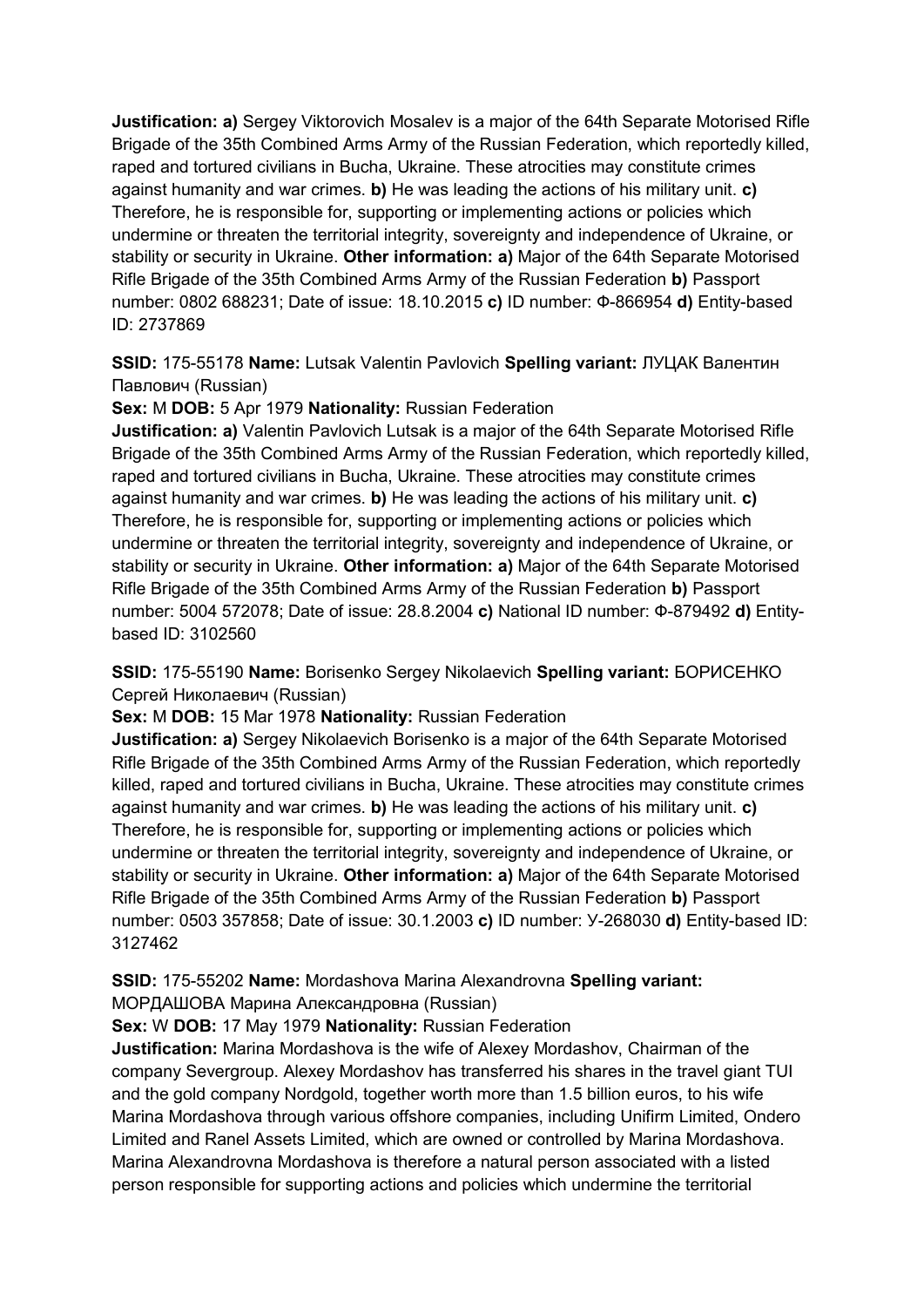integrity, sovereignty and independence of Ukraine and for providing financial and material support, and benefitting from Russian decision-makers responsible for the annexation of Crimea and the destabilisation of Ukraine. **Other information: a)** Associated individuals: Alexey Mordashov (husband), Kirill Mordashov (stepson), Nikita Mordashov (stepson) **b)**  Associated entities: Ondero Limited, British Virgin Islands, Unifirm Limited, Cyprus, Ranel Assets Limited, British Virgin Islands, Rayglow Limited, Cyprus, ServerGroup LLC (Russian Federation), KN-Holding LLC (USA), Nordgold

**SSID:** 175-55210 **Name:** Mizintsev Mikhail Evgenievich **Spelling variant:** МИЗИНЦЕВ Михаил Евгеньевич (Russian)

**Sex:** M **DOB:** 10 Sep 1962 **POB:** Averinskaya, Syamzhensky district, Vologda region **Nationality:** Russian Federation

**Justification:** Colonel-General Mikhail Mizintsev is the Head of the National Defense Control Center of the Russian Federation. Mizintsev is nicknamed 'the Butcher of Mariupol' and identified as the commander overseeing the siege of Mariupol, where he has drawn on tactics previously used in the siege of Aleppo, Syria, in directing Russian forces' bombardment of Mariupol. Mizintsev is accused in particular of orchestrating the bombardments of the city of Mariupol, killing thousands of civilians, including the shelling of a Mariupol maternity hospital and a theatre, killing hundreds of children. Mikhail Mizintsev is therefore a natural person responsible for, supporting or implementing actions or policies which undermine or threaten the territorial integrity, sovereignty and independence of Ukraine, or stability or security in Ukraine. **Other information:** Head of the National Defense Control Center of the Russian Federation, Colonel General

**SSID:** 175-55219 **Name:** Peskova Elizaveta Dmitrievna **Spelling variant:** ПЕСКОВА Елизавета Дмитриевна (Russian)

**Sex:** W **DOB:** 9 Jan 1998 **Nationality:** Russian Federation

**Justification: a)** Elizaveta Peskova is the daughter of Dmitry Peskov, press secretary of the President of the Russian Federation, Vladimir Putin, who has been listed under Decision 2014/145/CFSP. **b)** Elizaveta Peskova is the Vice-President of the Foundation for the Development of Russian-French Historical Initiatives and the founder of a communication firm. She has acquired these lucrative positions and has been living a luxurious lifestyle thanks to her father's connections. **c)** She is therefore associated with a listed person who has actively supported actions or policies which undermine or threaten the territorial integrity, sovereignty and independence of Ukraine, as well as stability and security in Ukraine. **Other information: a)** Vice-President of the Foundation for the Development of Russian – French Historical Initiatives **b)** Associated individuals: Dmitry Peskov (father)

# **SSID:** 175-55229 **Name:** Peskov Nikolay Dmitrievich **Spelling variant:** ПЕСКОВ Николай Дмитриевич (Russian)

**Sex:** M **DOB:** 3 Feb 1990 **Good quality a.k.a.:** Nikolay Dmitrievich Choles/Choulz (Николай Дмитриевич ЧОУЛЗ) **Nationality:** Russian Federation

**Justification: a)** Nikolay Peskov is a son of Dmitry Peskov, press secretary of the President of the Russian Federation, Vladimir Putin, who has been listed under Decision 2014/145/CFSP. **b)** Nikolay Peskov uses his father's wealth and money, and therefore benefits directly from his close connection with his father. He is therefore associated with a listed person who has actively supported actions or policies which undermine or threaten the territorial integrity, sovereignty and independence of Ukraine, as well as stability and security in Ukraine. **Other information: a)** Passport number: 721123760; Date of issue: 12.9.2012;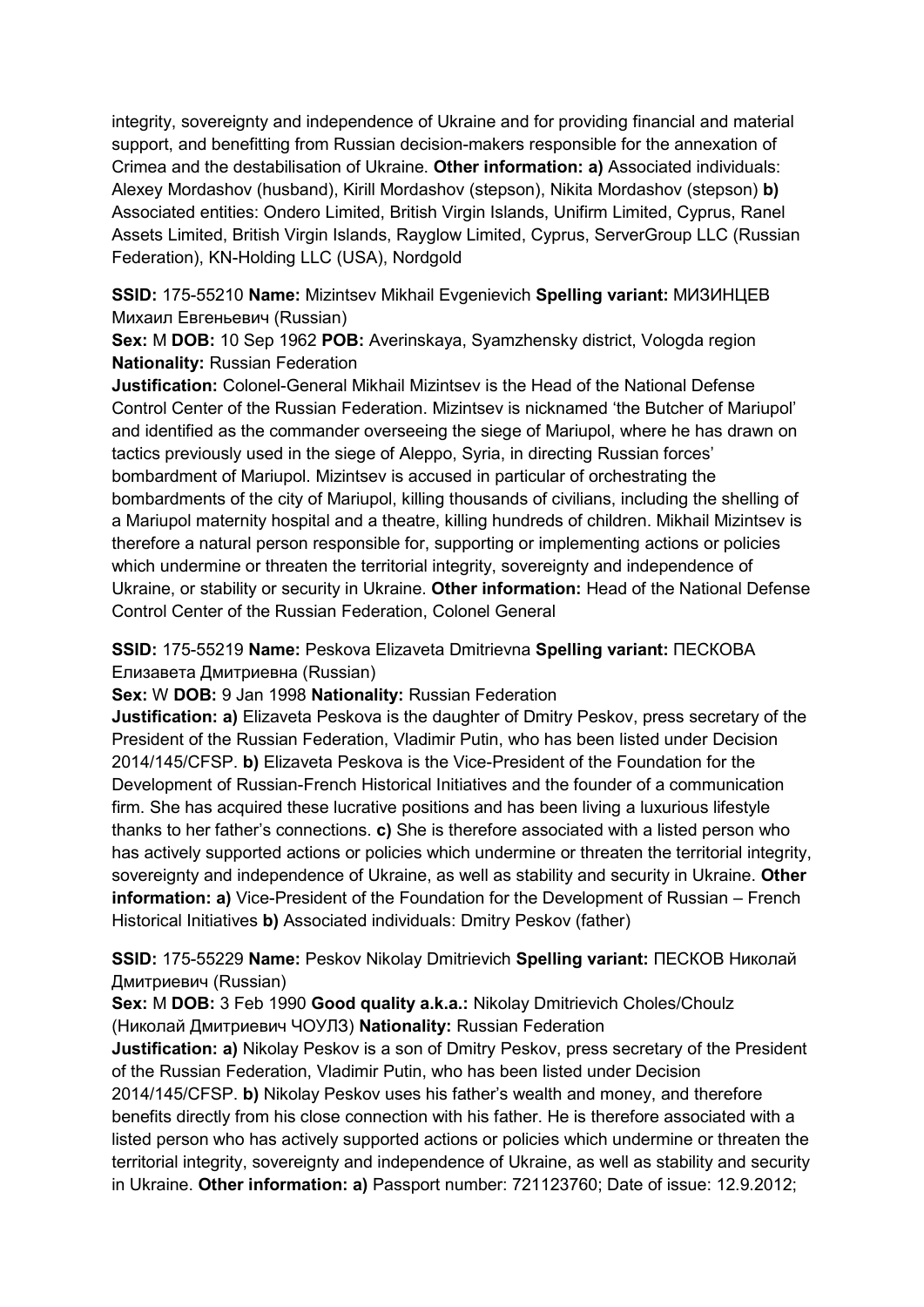Date of expiry: 12.9.2022 **b)** National ID no: 4516913332 **c)** Associated individuals: Dmitry Peskov (father)

**SSID:** 175-55240 **Name:** Navka Tatiana Aleksandrovna **Spelling variant:** НАВКА Татьяна Александровна (Russian)

**Sex:** W **DOB:** 13 Apr 1975 **POB:** Ukraine **Nationality:** Russian Federation **Justification: a)** Tatiana Navka is the wife of Dmitry Peskov, press secretary of the President of the Russian Federation, Vladimir Putin, who has been listed under Decision 2014/145/CFSP. **b)** Tatiana Navka is a co-owner of companies and property located in, inter alia, the Crimean peninsula, which was illegally annexed by the Russian Federation. She is therefore supporting actions which undermine or threaten the territorial integrity, sovereignty and independence of Ukraine. Additionally, she is associated with a listed person who has actively supported actions or policies which undermine or threaten the territorial integrity, sovereignty and independence of Ukraine, as well as stability and security in Ukraine.

**SSID:** 175-55248 **Name:** Savostyanov Sergey Vladimirovich **Spelling variant:**  САВОСТЬЯНОВ Сергей Владимирович (Russian)

**Sex:** M **DOB:** 22 Aug 1984 **POB:** Lyubertsy, Moscow region, Russian Federation **Nationality:** Russian Federation

**Justification: a)** Sergey Savostyanov is a statesman and politician of Russia. He was elected a deputy of the Moscow city Duma on 8 September 2019. **b)** By denying the territorial integrity of independent countries and promoting the restoration of the boundaries of the former Union of Soviet Socialist Republics, he publicly supports the actions of the Russian Federation in Ukraine. Therefore, he is responsible for, supporting or implementing, actions or policies which undermine or threaten the territorial integrity, sovereignty and independence of Ukraine, as well as stability and security in Ukraine. **Other information:** Member of the Moscow City Duma

**SSID:** 175-55258 **Name:** Lipov Andrei Yurievich **Spelling variant:** ЛИПОВ Андрей Юрьевич (Russian)

**Sex:** M **DOB:** 23 Nov 1969 **POB:** Moscow, Russian Federation **Nationality:** Russian **Federation** 

**Justification: a)** Andrei Lipov is the head of the Russian Federal Service for Supervision of Communications, Information Technology and Mass Media (Roskomnadzor). Roskomnadzor is a central instrument in the execution of censorship and repression of free media in Russia. **b)** As the head of Roskomnadzor, Mr Lipov is responsible for decisions that have led to the censorship and closure of independent Russian media. **c)** These actions create a censored information space that promotes, aids and condones the Russian armed aggression against Ukraine. **d)** Furthermore, under Mr Lipov's leadership, Roskomnadzor has actively undermined Ukraine's territorial integrity with its support for the separatist regions in Ukraine, the so-called 'republics' in the Donbas, and in particular Mr Denis Pushilin, head of the socalled 'Donetsk People's Republic'. **e)** Therefore, Mr Lipov is responsible for actively supporting or implementing, actions or policies which undermine or threaten the territorial integrity, sovereignty and independence of Ukraine, or stability or security in Ukraine. **Other information:** Head of the Russian Federal Service for Supervision of Communications, Information Technology and Mass Media (Roskomnadzor)

**SSID:** 175-55270 **Name:** Saldo Volodymir Vasilyovich **Spelling variant:** САЛЬДО Володимир Васильович (Ukrainian)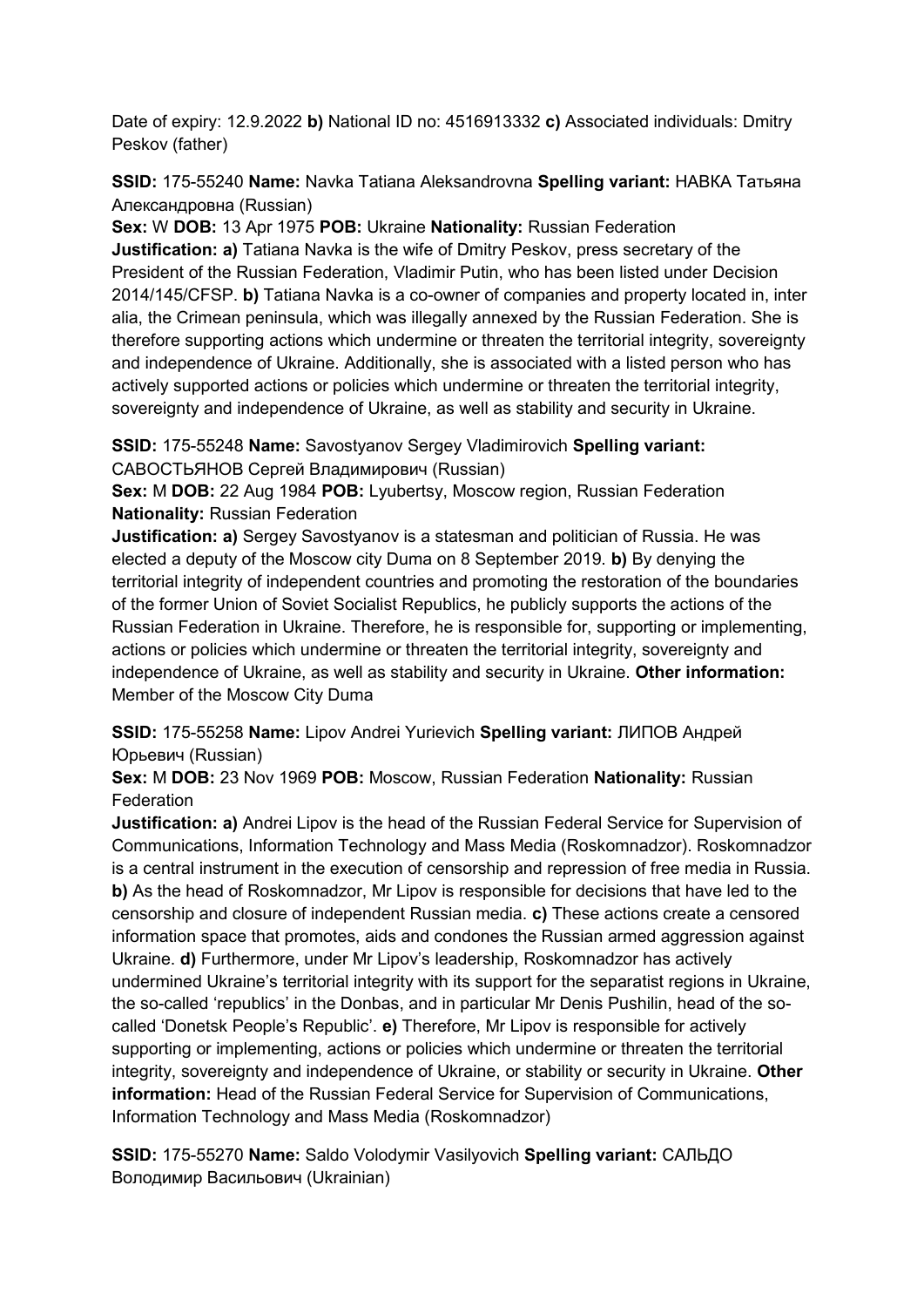# **Sex:** M **DOB:** 12 Jun 1956 **Nationality:** Ukraine

**Justification:** Volodymir Saldo went in Mar 2022 to a rally in support of the Russian aggression against Ukraine and thereafter participated in the creation of the so-called 'Salvation Committee for Peace and Order', an organ for collaboration with the Russian occupation in Kherson Oblast. Mr Saldo has provided support for and promoted policies that undermine the territorial integrity, sovereignty and independence of Ukraine. **Other information: a)** Member of Kherson City Council, member of the 'Salvation Committee for Peace and Order' in Kherson **b)** Former mayor of Kherson (2002–2012) and former Member of Parliament (Party of the Regions, 2012–2014).

**SSID:** 175-55278 **Name:** Stremousov Kyrylo Sergiyovich **Spelling variant:** СТРЕМОУСОВ Кирило Сергiйович (Ukrainian)

**Sex:** M **DOB:** 1976 **Nationality:** Russian Federation

**Justification: a)** Kyrylo Stremousov participated in Mar 2022 in the creation of the so-called 'Salvation Committee for Peace and Order', an organ for collaboration with the Russian occupation in Kherson Oblast. **b)** Stremousov has provided support for and promoted policies that undermine the territorial integrity, sovereignty and independence of Ukraine. **Other information:** President of the 'Salvation Committee for Peace and Order' in Kherson

**SSID:** 175-55286 **Name:** Cherevko Serhiy Mikolayovich **Spelling variant:** ЧЕРЕВКО Сергiй Миколайович (Ukrainian)

**Sex:** M **DOB:** 11 Aug 1975 **Nationality:** Ukraine

**Justification: a)** Serhiy Cherevko participated in Mar 2022 in the creation of the so-called 'Salvation Committee for Peace and Order', an organ for collaboration with the Russian occupation in Kherson Oblast. **b)** Cherevko has provided support for and promoted policies that undermine the territorial integrity, sovereignty and independence of Ukraine. **Other information:** Member of the 'Salvation Committee for Peace and Order' in Kherson, former deputy Mayor of Kherson

**SSID:** 175-55294 **Name:** Kuzmich Tetiana **Spelling variant:** КУЗЬМИЧ Тетяна (Ukrainian) **Sex:** W **DOB:** 10 Apr 1968 **Nationality:** Ukraine

**Justification: a)** Tetiana Kuzmich participated in Mar 2022 in the creation of the so-called 'Salvation Committee for Peace and Order', an organ for collaboration with the Russian occupation in Kherson Oblast. **b)** Kuzmich has provided support for and promoted policies that undermine the territorial integrity, sovereignty and independence of Ukraine. **Other information: a)** Member of the 'Salvation Committee for Peace and Order' in Kherson **b)**  Former deputy mayor of Kherson **c)** President of civil society organisation Russian National Community 'Rusich'

**SSID:** 175-55304 **Name:** Danilchenko Galina Viktorivna **Spelling variant:** ДАНИЛЬЧЕНКО Галина Вiкторiвна (Ukrainian)

# **Sex:** W **DOB:** 1964 **Nationality:** Ukraine

**Justification: a)** Galina Danilchenko is the acting mayor of the city of Melitopol. **b)** On 4 Mar 2022, the legitimate mayor of Melitopol was abducted by Russian forces and she was appointed to replace him. Moreover, she has made several statements in support of Russia's presence in her city and called on the population not to resist the occupier. **c)** In this capacity, she has therefore provided support for and promoted policies that undermine the territorial integrity, sovereignty and independence of Ukraine. **Other information:** Appointed acting mayor of Melitopol by Russian occupation forces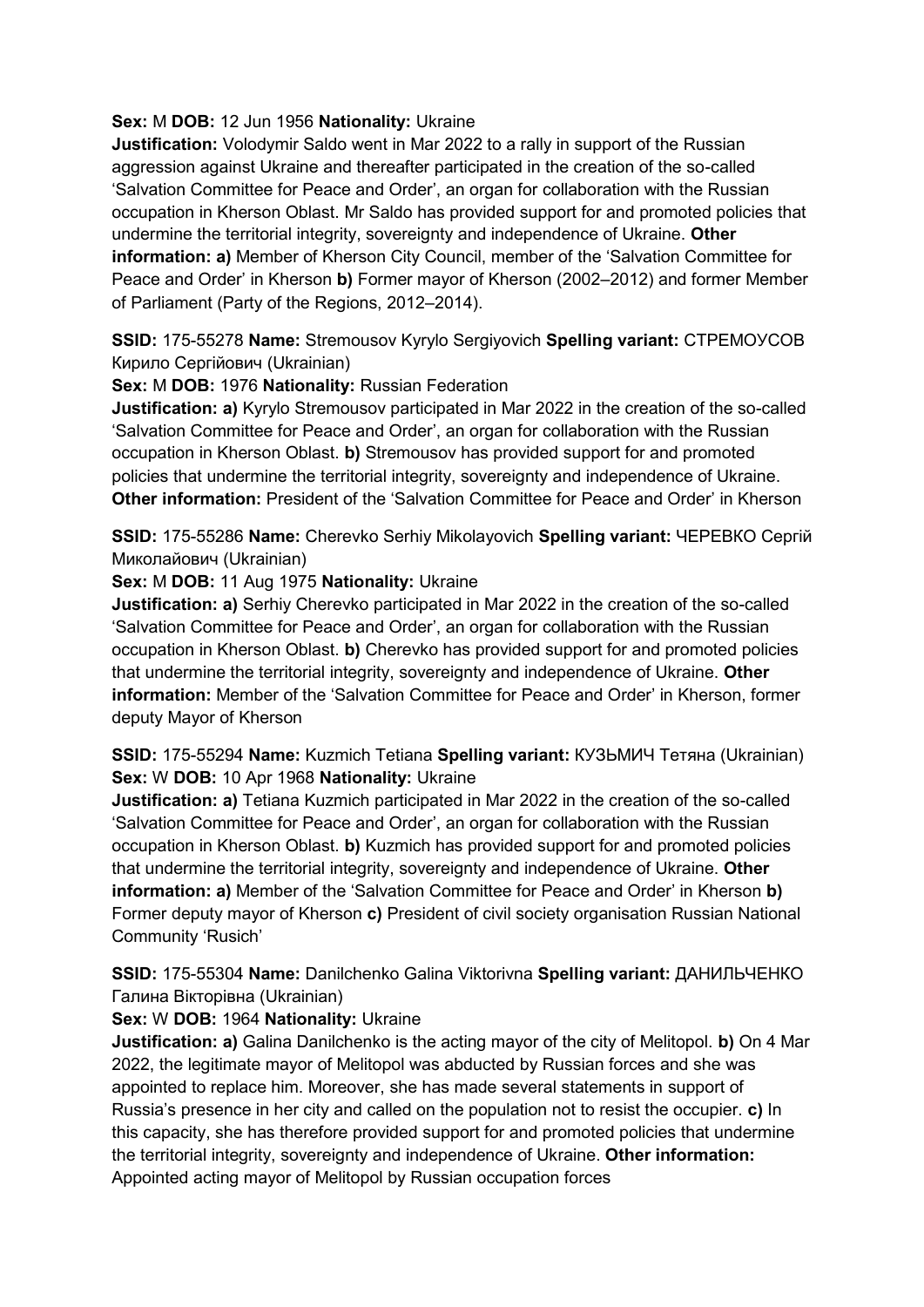**SSID:** 175-55313 **Name:** Akopov Petr **Spelling variant:** АКОПОВ Петр (Russian) **Sex:** M **DOB:** 7 Oct 1968 **Nationality:** Russian Federation

**Justification: a)** Petr Akopov is a Russian propagandist and columnist at RIA Novosti, a Russian State-owned domestic news agency under the effective State control of Rossiya Segodnya. He is a central figure in Government propaganda and has authored articles denying Ukraine's right to statehood and calls for the 'denazification' as well as the 'de-Ukrainisation' of the country, promoting the idea that Ukraine should be an integral part of Russia. **b)** Petr Akopov is therefore responsible for, supporting or implementing actions or policies which undermine or threaten the territorial integrity, sovereignty and independence of Ukraine, or stability or security in Ukraine. **Other information:** Function: Russian propagandist: columnist at RIA Novosti

**SSID:** 175-55321 **Name:** Sergeytsev Timofey Nikolaevich **Spelling variant:** СЕРГЕЙЦЕВ Тимофей Николаевич (Russian)

**Sex:** M **DOB:** 3 Nov 1963 **Nationality:** Russian Federation

**Justification: a)** Timofey Sergeytsev is a Russian propagandist and columnist at RIA Novosti, a Russian State-owned domestic news agency under the effective State control of Rossiya Segodnya. He is a central figure in Government propaganda and has authored articles denying Ukraine's right to statehood and calls for the 'denazification' as well as the 'de-Ukrainisation' of the country, promoting the idea that Ukraine should be an integral part of Russia. **b)** Timofey Sergeytsev is therefore responsible for, supporting or implementing actions or policies which undermine or threaten the territorial integrity, sovereignty and independence of Ukraine, or stability or security in Ukraine. **Other information:** Function: Russian propagandist: columnist at RIA Novosti

**SSID:** 175-55329 **Name:** Nikiforova Victoria **Spelling variant:** НИКИФОРОВА Виктория (Russian)

**Sex:** W **DOB:** 12 Jun 1971 **POB:** Moscow, Russian Federation **Nationality:** Russian **Federation** 

**Justification: a)** Victoria Nikiforova is a Russian propagandist and columnist at RIA Novosti, a Russian State-owned domestic news agency under the effective State control of Rossiya Segodnya. She is a central figure in Government propaganda and has denied Ukraine's right to exist, as well as the ability of the Ukrainian people to decide for itself. She describes the Ukrainian people as "brainwashed" and "taken hostage" and thus promotes a positive attitude towards the Russian aggression against Ukraine. **b)** Victoria Nikiforova is therefore responsible for, supporting or implementing actions or policies which undermine or threaten the territorial integrity, sovereignty and independence of Ukraine, or stability or security in Ukraine. **Other information:** Function: Russian propagandist: working for RIA Novosti

**SSID:** 175-55338 **Name:** Kabaeva Alina Maratovna **Spelling variant:** КАБАЕВА Алина Маратовна (Russian)

**Sex:** W **DOB:** 12 May 1983 **POB:** Tashkent, Uzbekistan **Good quality a.k.a.:** Alina Maratovna Kabayeva **Nationality:** Russian Federation

**Justification: a)** Alina Kabaeva is the Chairwoman of the Board of Directors of the National Media Group (NMG), a holding that owns large stakes in almost all major Russian federal media that reproduce the Russian Government propaganda. She is a former Russian gymnast and a former member of the State Duma. She is closely associated with President Vladimir Putin. **b)** She is therefore responsible for supporting actions and policies which undermine the territorial integrity, sovereignty and independence of Ukraine, as well as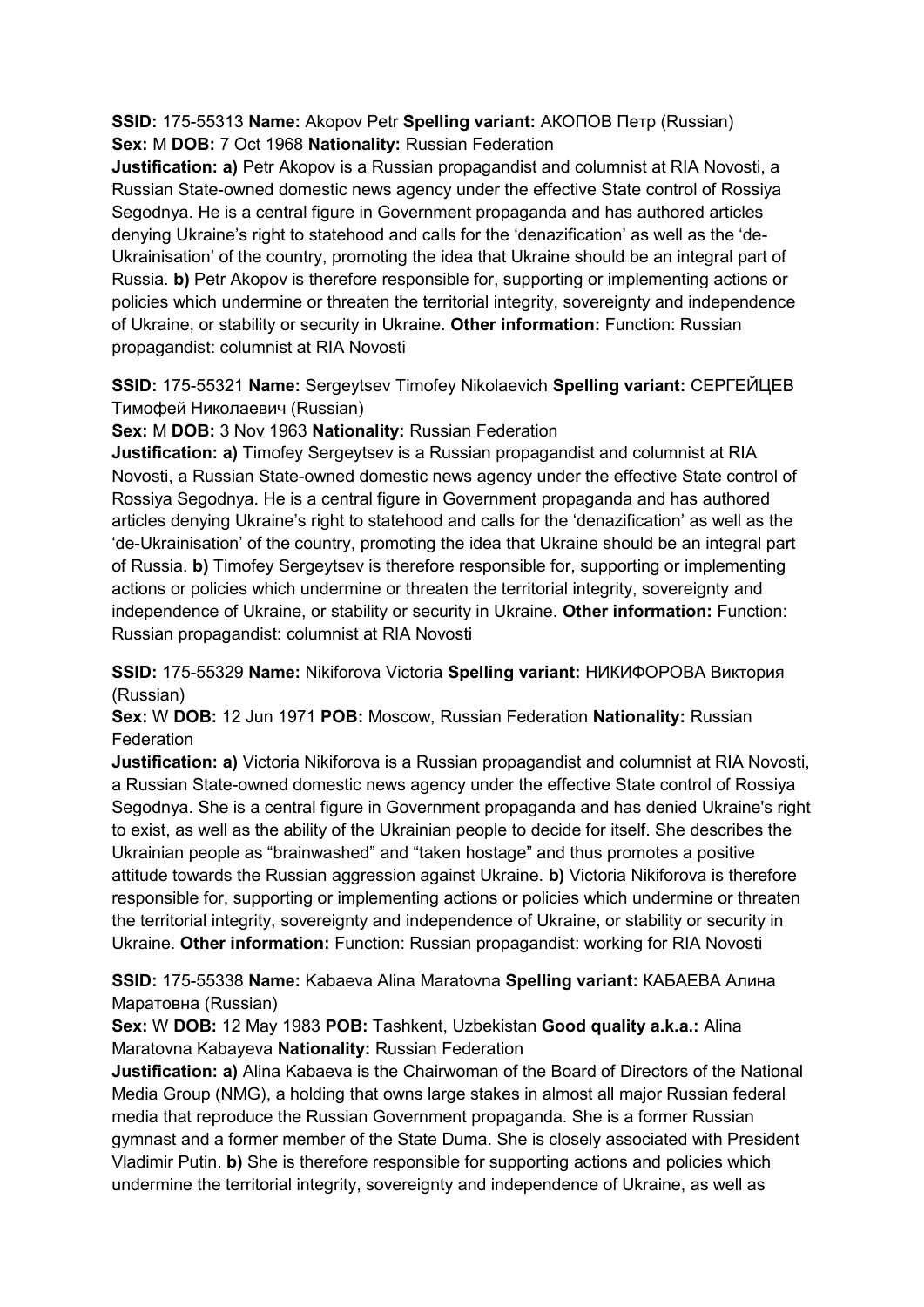stability and security in Ukraine. Furthermore, she is associated with a listed person responsible for and actively supporting actions undermining the territorial integrity, sovereignty and independence of Ukraine, as well as stability and security in Ukraine. **Other information: a)** Function: Chairwoman of the Board of Directors of the National Media Group (NMG) **b)** Associated entity: National Media Group (NMG)

**SSID:** 175-55349 **Name:** Melnichenko Aleksandra **Spelling variant:** МЕЉНИЧЕНКО Александра (Serbian)

**Sex:** W **DOB:** 21 Apr 1977 **POB:** Belgrade, Republic of Serbia **Nationality: a)** Republic of Serbia **b)** Croatia

**Justification: a)** Aleksandra Melnichenko is the wife of Andrey Igorevich Melnichenko, a Russian industrialist who owns the major fertiliser producer EuroChem Group and the coal company SUEK. Aleksandra Melnichenko takes good advantage of the fortune and benefits from the wealth of her husband. Together with him, she owns two penthouses with a value of more than 30 million dollars. In Mar 2022, Aleksandra Melnichenko replaced her husband as the beneficial owner of Firstline Trust, managed by Linetrust PTC Ltd, a company which represents the ultimate owner of EuroChem Group. **b)** Therefore, she is associated with a leading businessperson involved in economic sectors providing a substantial source of revenue to the Government of the Russian Federation, which is responsible for the annexation of Crimea and the destabilisation of Ukraine. Furthermore, Andrey Igorevich Melnichenko is supporting or implementing actions or policies which undermine or threaten the territorial integrity, sovereignty and independence of Ukraine, as well as stability and security in Ukraine. **Other information: a)** Associated individual: Andrey Igorevich Melnichenko (husband) **b)** Passport number: Croatian passport no 094949450 (date of expiry: 23.12.2023)

**SSID:** 175-55360 **Name:** Khudaynatov Eduard Yurevich **Spelling variant:** ХУДАЙНАТОВ Эдуард Юрьевич (Russian)

**Sex:** M **DOB:** 11 Sep 1960 **POB:** Shymkent, Kazakhstan **Nationality:** Russian Federation **Justification: a)** Eduard Yurevich Khudaynatov is a Russian businessman involved in the energy sector. He is the owner of "Independent Oil and Gas Company" (NOC, JSC Neftegazholding), one of the largest Russian private companies and one of the top oil producers, which carries out prospecting, exploration and development of oil and gas fields, oil refining, as well as production and marketing of petroleum products. In 2015, the company revenues amounted to \$2.2 billion. **b)** "Independent Oil and Gas Company" has acquired in recent years significant stakes in companies involved in the energy sector, together with their extraction licences, from the State-owned Rosneft. Furthermore, NOC participates together with Rosneft in the Vostok Oil project. In the last few years, Rosneft has also paid Khudaynatov \$9.6 billion in exchange for a company that owns an oil field in Taimyr. **c)** In 2019, NOC and Rosneft requested and obtained from President Putin benefits in relation to their extraction activities in the Arctic. **d)** Khudaynatov is associated with the Russian oligarch Igor Sechin and President Vladimir Putin. **e)** Khudaynatov and Sechin worked together in Rosneft, and their companies are jointly conducting business activities in the energy sector. **f)** He worked on Putin's first presidential election campaign in 2000, which he managed in the Tyumen region, where he had been a regional Duma member since 1997. **g)** He has received the Order for the Merit to the Fatherland for "strengthening Russia's position in the world energy market and improving its investment prospects". **h)**  Eduard Yurevich Khudaynatov is therefore a leading businessperson involved in economic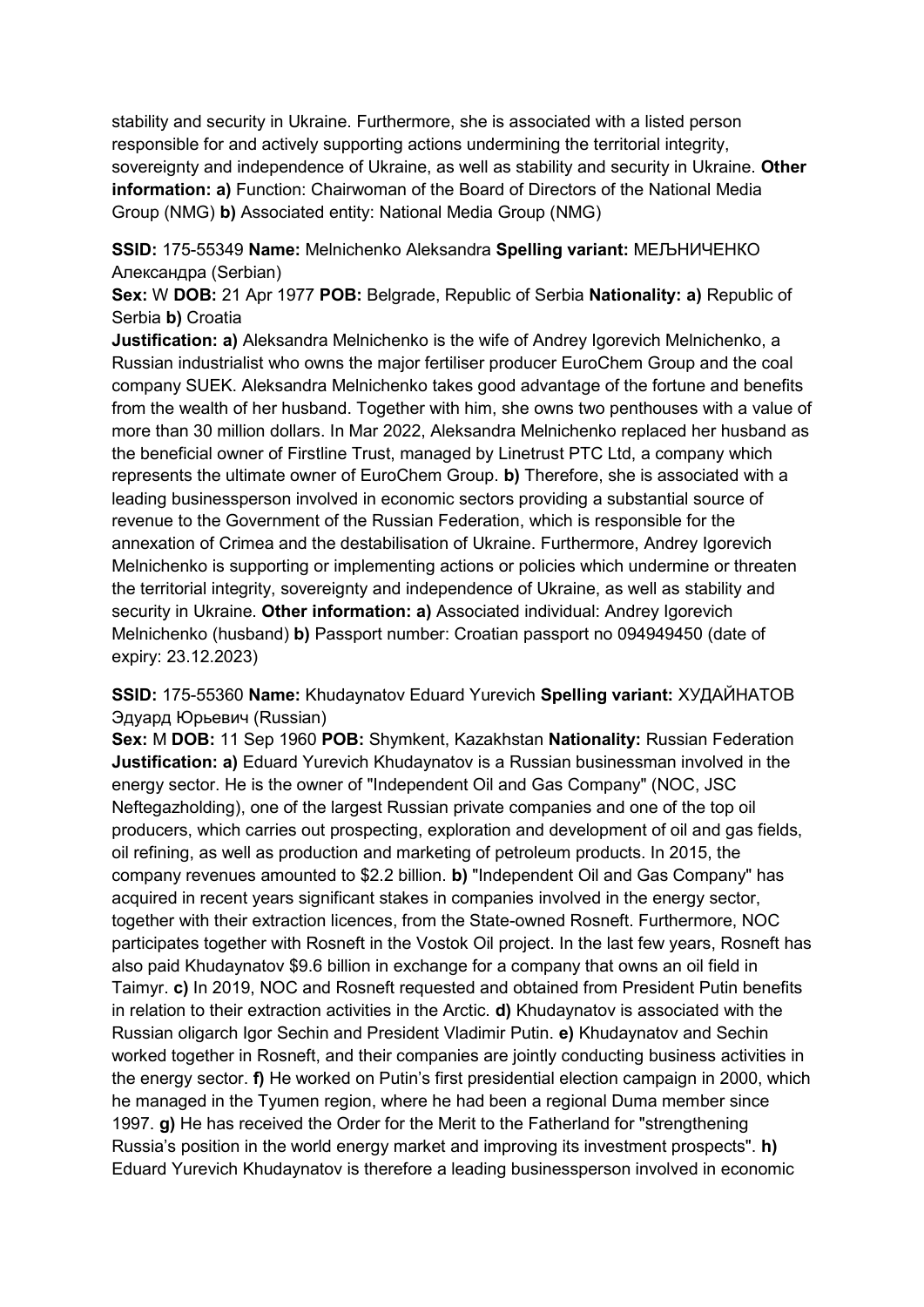sectors providing a substantial source of revenue to the Government of the Russian Federation. He is benefitting from the Government of the Russian Federation and is associated with listed persons. **Other information:** Passport number: 753296761 (Russian)

**SSID:** 175-55376 **Name:** Prigozhin Pavel Evgenevich **Spelling variant:** ПРИГОЖИН Павел Евгеньевич (Russian)

**Sex:** M **DOB:** 1996 **Nationality:** Russian Federation

**Justification: a)** Pavel Prigozhin is the son of Yevgeniy Prigozhin, a prominent Russian businessman with close ties to President Putin and the Russian Ministry of Defence. Yevgeniy Prigozhin is the funder and unofficial head of the Wagner Group, a Russia-based unincorporated military entity responsible for the deployment of mercenaries in Ukraine. **b)**  Concord, also known as KOMBINAT PITANIYA KONKORD OOO, a company which Yevgeniy Prigozhin founded and owned until Nov 2019, and a group of other companies with ties to him, including Concord Management and Consulting LLC and Megaline LLC, have been benefitting from large public contracts with the Russian Ministry of Defence following the illegal annexation of Crimea by the Russian Federation and the occupation of Eastern Ukraine by Russia-backed separatists. **c)** Pavel Prigozhin is the owner of five companies previously owned by his mother, Lyubov Valentinovna Prigozhina: Beta LLC, Turstatus, Lakhta Park Premium LLC, Lakhta Park LLC and Lakhta Plaza LLC. **d)** He is thus associated with leading businesspersons or legal persons, entities or bodies involved in economic sectors providing a substantial source of revenue to the Government of the Russian Federation, which is responsible for the annexation of Crimea and the destabilisation of Ukraine. **Other information: a)** Taxpayer identification number: 780103765308 **b)** Associated individuals: Yevgeniy Viktorovich Prigozhin (father), Lyubov Valentinovna Prigozhina (mother), Polina Evgenievna Prigozhina (sister) **c)** Associated entities: Lakhta Park, Lakhta Park Premium, Lakhta Plaza, Turtrans

**SSID:** 175-55388 **Name:** Volozh Arkady Yurievich **Spelling variant:** ВOЛОЖ Аркaдий Юрьевич (Russian)

**DOB:** 11 Feb 1964 **POB:** Atyrau, Kazakhstan **Nationality: a)** Russian Federation **b)** Malta **Justification: a)** Arkady Yurievich Volozh is a Russian businessperson with business interests in IT and technology. He is the founder and the CEO of Yandex. Yandex is the largest Internet company in Russia, operating Russia's most popular search engine. **b)**  Russian State-owned banks such as Sberbank and VTB are shareholders and investors in Yandex. **c)** In 2019, Yandex agreed to a restructuring that gave a "golden share" to a newly formed Public Interest Foundation built to "defend the Russian Federation interests". Through the Public Interest Foundation, the Government of the Russian Federation is able to have a veto over a defined list of issues, such as the sale of material IP and the sale or transfer of Russian users' personal data to foreign companies, both of which are deemed to affect Russia's "national interest". Yandex is also responsible for promoting State media and narratives in its search results, and deranking and removing content critical of the Kremlin, such as content related to Russia's war of aggression against Ukraine. **d)** Volozh is a leading businessperson involved in economic sectors providing a substantial source of revenue to the Government of the Russian Federation, which is responsible for the annexation of Crimea and the destabilisation of Ukraine. Furthermore, as founder and CEO of Yandex, he is supporting, materially or financially, the Government of the Russian Federation and is responsible for supporting actions or policies which undermine or threaten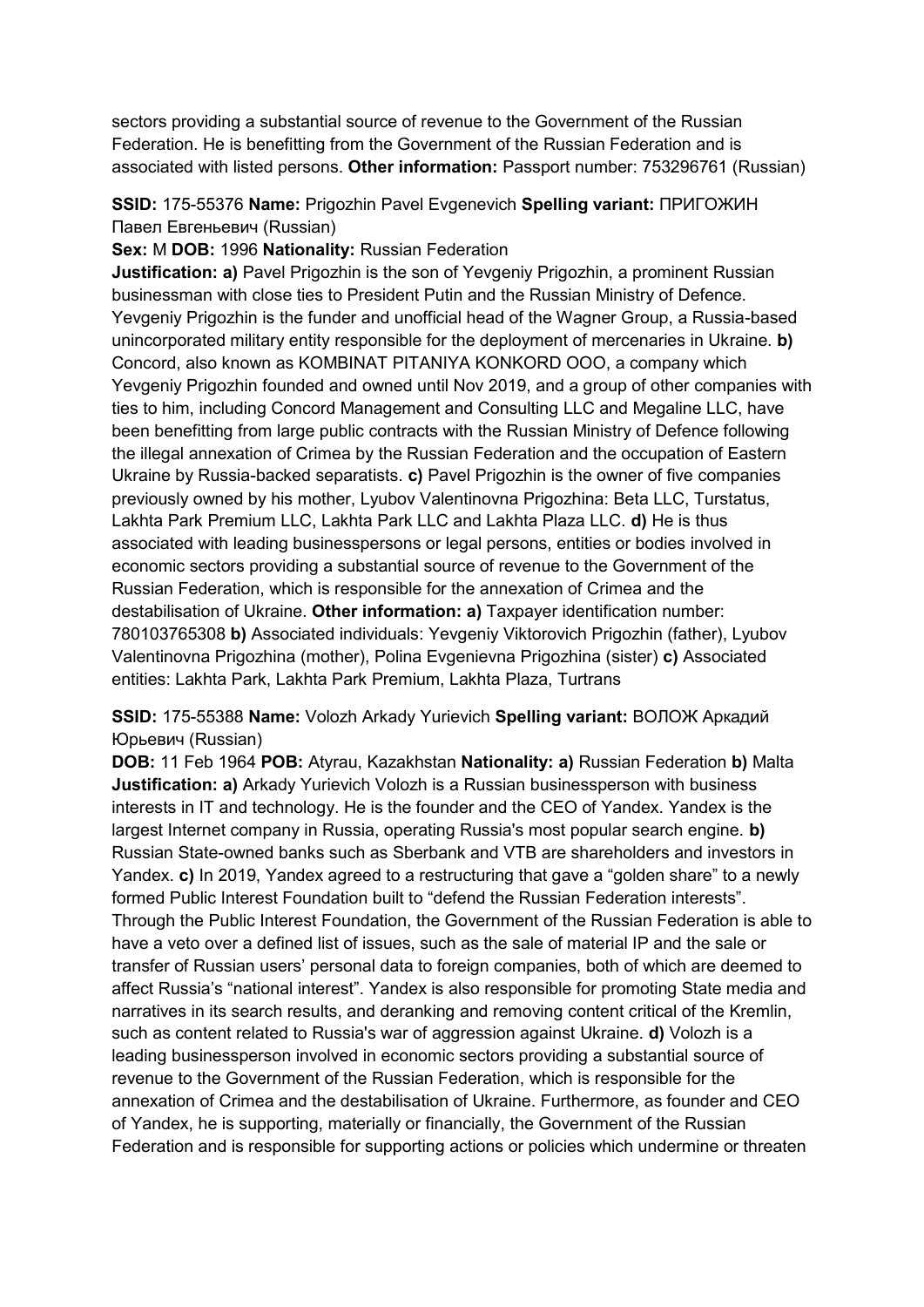the territorial integrity, sovereignty and independence of Ukraine. **Other information:** Function: co-founder and CEO of Yandex N.V.

# **Entities**

**SSID:** 175-55402 **Name:** JSC Garnizon **Spelling variant:** АО Гарнизон (Russian) **Address: a)** Kosmodamianskaya Naberezhnaya 24, building 1, Moscow, 115035, Russian Federation **b)** Sadovnicheskaya 53, Moscow, 115035, Russian Federation (Postal address) **Justification: a)** JSC Garnizon is a holding company subordinated to the Ministry of Defence of the Russian Federation. Its structure includes more than 60 entities. It performs the tasks set by the Ministry of Defence and protects the interests of the Armed Forces of the Russian Federation. It acted as contracting authority in public tenders in the interests of the Ministry of Defence. **b)** Therefore it is legal person supporting, materially or financially, the Government of the Russian Federation, which is responsible for the annexation of Crimea and the destabilisation of Ukraine. **Other information: a)** Telephone: +7 (499) 790- 92-12 **b)** Website: http://ao-garnizon.ru **c)** Email: info@ao-garnizon.ru

**SSID:** 175-55412 **Name:** JSC Oboronenergo **Spelling variant:** АО Оборонэнерго (Russian)

**Address:** 1st Krasnoselsky lane, 11, Moscow, 107140, Russian Federation **Justification: a)** JSC Oboronenergo is a military power supplier which under government contracts provides electricity supply services to Russian military units and other entities subordinated to the Ministry of Defence. It took part in the modernisation of the military air base in Korenovsk, which was used by the Armed Forces of the Russian Federation to launch attacks on targets located in Ukraine during Russia's unprovoked and unjustified military aggression against Ukraine. **b)** Therefore it supported materially and benefitted from the Government of the Russian Federation, which is responsible for the annexation of Crimea and the destabilisation of Ukraine. It also supported materially actions which undermined or threatened the territorial integrity, sovereignty and independence of Ukraine. **Other information: a)** Telephone: +7 (495) 532-13-06 **b)** Website: https://oboronenergo.su **c)** Email: info@oen.su

**SSID:** 175-55421 **Name:** OJSC Ulyanovsk Automobile Plant (UAZ) **Spelling variant:** ООО "Ульяновский автомобильный завод" ( УАЗ) (Russian)

**Address:** Moskovskoye Shosse, 92, Ulyanovsk, 432008, Ulyanovsk Oblast **Justification: a)** UAZ is a Russian car manufacturer. It provides the Armed Forces of the Russian Federation with UAZ Patriot vehicles, which were used by the Russian army during unprovoked and unjustified military aggression against Ukraine. **b)** Therefore it supports materially and benefits from the Government of the Russian Federation, which is responsible for the annexation of Crimea and the destabilisation of Ukraine. It is responsible for supporting materially actions which undermined or threatened the territorial integrity, sovereignty and independence of Ukraine. **Other information: a)** Telephone: +7 (8422) 40- 91-09 **b)** Website: https://uaz.global/ **c)** Email: mm.medvedev@dnd.team

**SSID:** 175-55431 **Name:** JSC Voentelecom **Spelling variant:** АО "Воентелеком" (Russian) **Good quality a.k.a.:** Voyentelekom **Address:** st. Bolshaya Olenya, 15A, building 1, Moscow, 107014, Russian Federation

**Justification: a)** Voentelecom is the leading provider of telecommunication services to the Ministry of Defence of the Russian Federation. The Government of the Russian Federation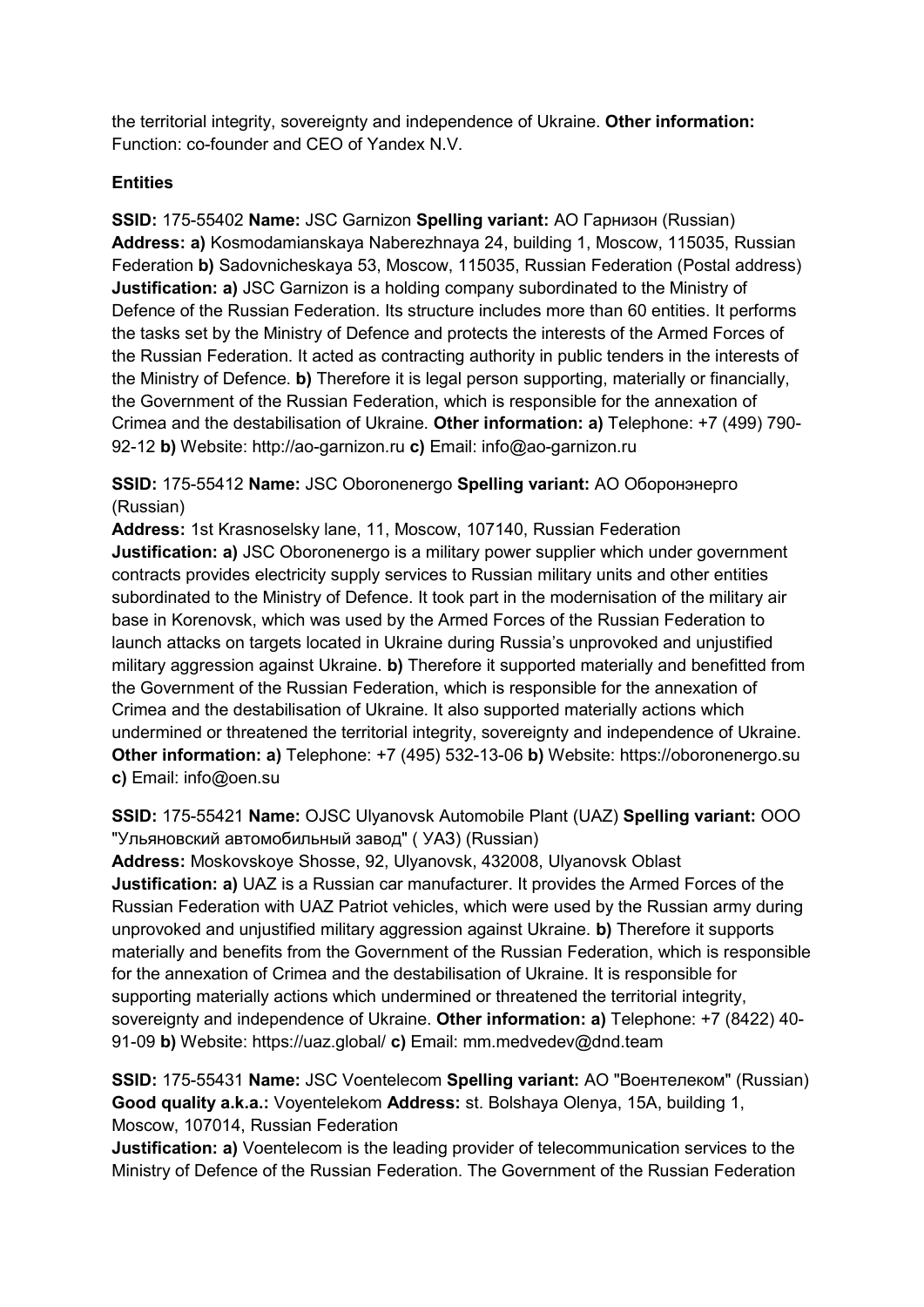has recognised Voentelecom as a company of federal significance. It carries out maintenance and repairs IT infrastructure, military communications equipment, communication lines and electronic warfare equipment of the Armed Forces of the Russian Federation, including on the territory of the illegally annexed Crimea and Sevastopol. It has developed a unified automated digital communication system for the Russian army. It provides the Russian Navy with secure broadband radio communication, including on the territory of the illegally annexed Crimean Peninsula. Voentelecom cooperated with Rostec on the development of the LTE standard on the territory of the illegally annexed Crimea and Sevastopol. **b)** Therefore it supported materially and benefitted from the Government of the Russian Federation, which is responsible for the annexation of Crimea and the destabilisation of Ukraine. It also supported materially actions which undermine or threaten the territorial integrity, sovereignty and independence of Ukraine. **Other information: a)**  Telephone: +7 (495) 609-50-05 , +7 (985) 900-50-05 **b)** Website: https://voentelecom.ru **c)**  Email: info@voentelecom.ru

**SSID:** 175-55441 **Name:** JSC Voentorg **Spelling variant:** АО "Военторг" (Russian) **Address:** Sadovnicheskaya st., 55/26, building 3, Moscow, 115035, Russian Federation **Justification: a)** Voentorg is a contractor of the Ministry of Defence of the Russian Federation. It provides catering and laundry services, as well as military uniforms to the Armed Forces of the Russian Federation. Additionally, Voentorg subsidiary company, Voentorg Retail, sold 'Russian Army' T-shirts with the 'Z' military symbol, which has been employed by Russian propagandists to promote Russia's unprovoked and unjustified military aggression against Ukraine. **b)** Therefore it is supporting, materially or financially, the Government of the Russian Federation, which is responsible for the annexation of Crimea and the destabilisation of Ukraine. It also supports, materially or financially, actions which undermine or threaten the territorial integrity, sovereignty and independence of Ukraine. **Other information: a)** Telephone: +7 (495) 609-5200 **b)** Website:

http://www.oaovoentorg.ru **c)** Email: info@oaovoentorg.ru **d)** Associated entities: subordinated companies: JSC 'Voentorg-West'; JSC 'Voentorg-South'; JSC 'Voentorg-Center'; JSC 'Voentorg-Vostok'; JSC 'Voentorg-Moscow'; Voentorg-Retail LLC

# **SSID:** 175-55451 **Name:** Voentekstilprom LLC **Spelling variant:** ООО ВоенТекстильПром (Russian)

**Address:** Kolomensky proezd, 13a, Moscow, 115446, Russian Federation **Justification: a)** Voentekstilprom manufactures clothing for the needs of the Government of the Russian Federation. It has provided clothing supplies to the Russian military as part of a State defence order. It manufactures field uniforms for the National Guard of Russia and shirts for soldiers of the Russian Navy and the National Guard of Russia. **b)** Therefore it is a legal person supporting, materially or financially, or benefitting from the Government of the Russian Federation, which is responsible for the annexation of Crimea and the destabilisation of Ukraine. **Other information: a)** Telephone: 8-499-444-32-84 **b)** Fax: 8- 499-611-90-46 **c)** Website: https://voentekstilprom.ru/ **d)** Email: office@vtpmsk.ru

#### **SSID:** 175-55461 **Name:** INDEPENDENT INSURANCE GROUP **Spelling variant:** СК НЕЗАВИСИМАЯ СТРАХОВАЯ ГРУППА (Russian)

**Address:** Vspolniy Pereulok 18, bldg. 2, Moscow, 123001

**Justification: a)** Independent Insurance Group Ltd is an insurer of Russian defence industry companies. It is included on the list of insurers who render insurance services for the international shipment of military goods. It cooperates with and insures Russian State-owned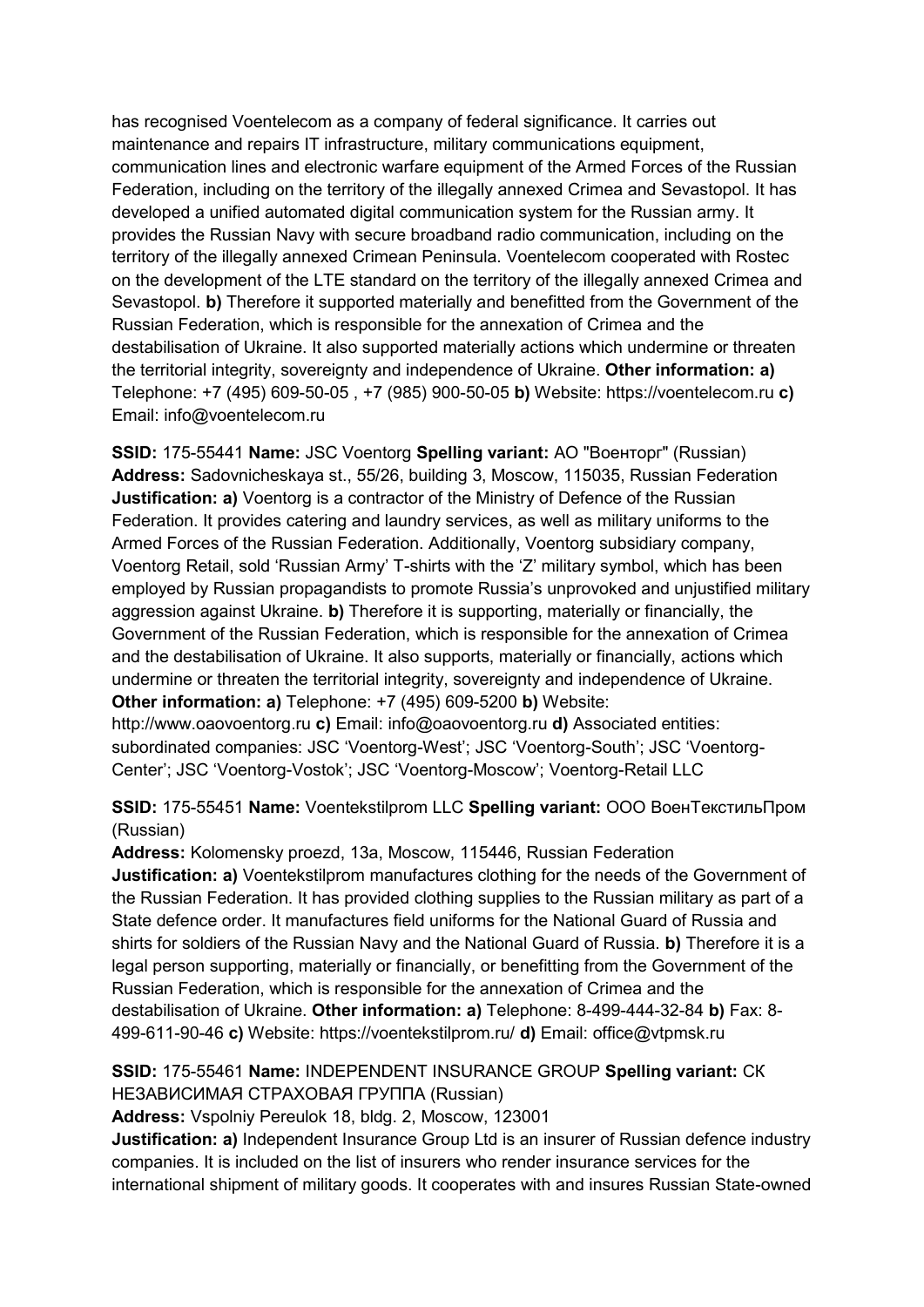companies, especially in the military and defence sector. Independent Insurance Group Ltd has been the main risk insurer of Rostec, the Russian State-owned defence conglomerate. The company is among the sponsors and participants of the International Military-Technical Forum "Army2022", organised by Ministry of Defence of the Russian Federation. **b)**  Therefore, it is responsible for supporting, materially or financially, actions which undermined or threatened the territorial integrity, sovereignty and independence of Ukraine. It is also supports, materially or financially, or benefits from the Government of the Russian Federation, which is responsible for the annexation of Crimea and the destabilisation of Ukraine. **Other information: a)** Telephone.: +7 (495) 926-72-70; 788-81-19 **b)** Fax: +7 (495) 788-81-16 **c)** Website: www.nsg-ins.ru **d)** E-mail: info@nsg-ins.ru

#### **SSID:** 175-55471 **Name:** PJSC KAMAZ **Spelling variant:** ПАО "КАМАЗ" (Russian) **Good quality a.k.a.:** KAMAZ PTC **Address:** Avtozavodskiy Prospekt, 2, Naberezhnye Chelny, 423827, Respublika Tatarstan, Russian Federation

**Justification: a)** KAMAZ is a Russian developer and manufacturer of vehicles and military equipment. It produced KAMAZ-5350, KAMAZ-6350, KAMAZ 6560 vehicles that were used by the Armed Forces of the Russian Federation during Russia's unprovoked and unjustified military aggression against Ukraine. **b)** Therefore, it is responsible for supporting, materially or financially, actions which undermined or threatened the territorial integrity, sovereignty and independence of Ukraine. **Other information: a)** Telephone: +7 (800) 555-00-99 **b)**  Website: https://kamaz.ru/en **c)** Email: callcentre@kamaz.ru

**SSID:** 175-55482 **Name:** JSC Kronshtadt Tekhnologii Group of Companies **Spelling variant:** Кронштадт-технологии группа компаний АО (Russian) **Address: a)** Andropov Ave., 18, bldg. 9, Descartes Business Center, Moscow, 115432, Russian Federation **b)** Maly prospekt Vasilievsky island, 54/4, St. Petersburg, 199178 **Justification: a)** JSC Kronshtadt Tekhnologii is a Russian military contractor which develops and manufactures equipment, software and integrated solutions for unmanned aerial vehicles and Russian defence industry. The Armed Forces of the Russian Federation used Orion unmanned aerial vehicles manufactured by Kronshtadt Tekhnologii during Russia's unprovoked and unjustified military aggression against Ukraine. **b)** Therefore, it is responsible for supporting, materially or financially, actions which undermined or threatened the territorial integrity, sovereignty and independence of Ukraine. **Other information: a)**  Telephone: +7 (495) 748-35-77, +7 (495) 230-00-36 (Moscow); +7 (812) 449-90-90 (St. Petersburg) **b)** Website: https://kronshtadt.ru **c)** Email: uav@kronshtadt.ru; office@kronshtadt.ru

**SSID:** 175-55492 **Name:** Management Company Tatneft-Neftekhim LLC **Spelling variant:**  OOO УК Татнефть-Нефтехим (Russian)

**Address:** P.O.Box PO Box 1, AIK-24, Nizhnekamsk-10, 423580, Republic of Tatarstan, Russian Federation

**Justification: a)** Management Company Tatneft-Neftekhim manages and coordinates Tatneft's subordinate tyre companies, which include TD KAMA, Nizhnekamskshina and Nizhnekamsk All-Steel Tyre Plant. It unites all enterprises related to Tatneft's tyre business, and manages their production, planning processes, business operations, human resources and public relations. **b)** TD KAMA, general distributor of Tatneft's tyre business products, supplies tyres to the Armed Forces of the Russian Federation and the National Guard of the Russian Federation. Nizhnekamskshina manufactures tyres mounted on K4386 Typhoon-VDV armoured vehicles. Nizhnekamsk All-Steel Tyre Plant's products include KAMA NU402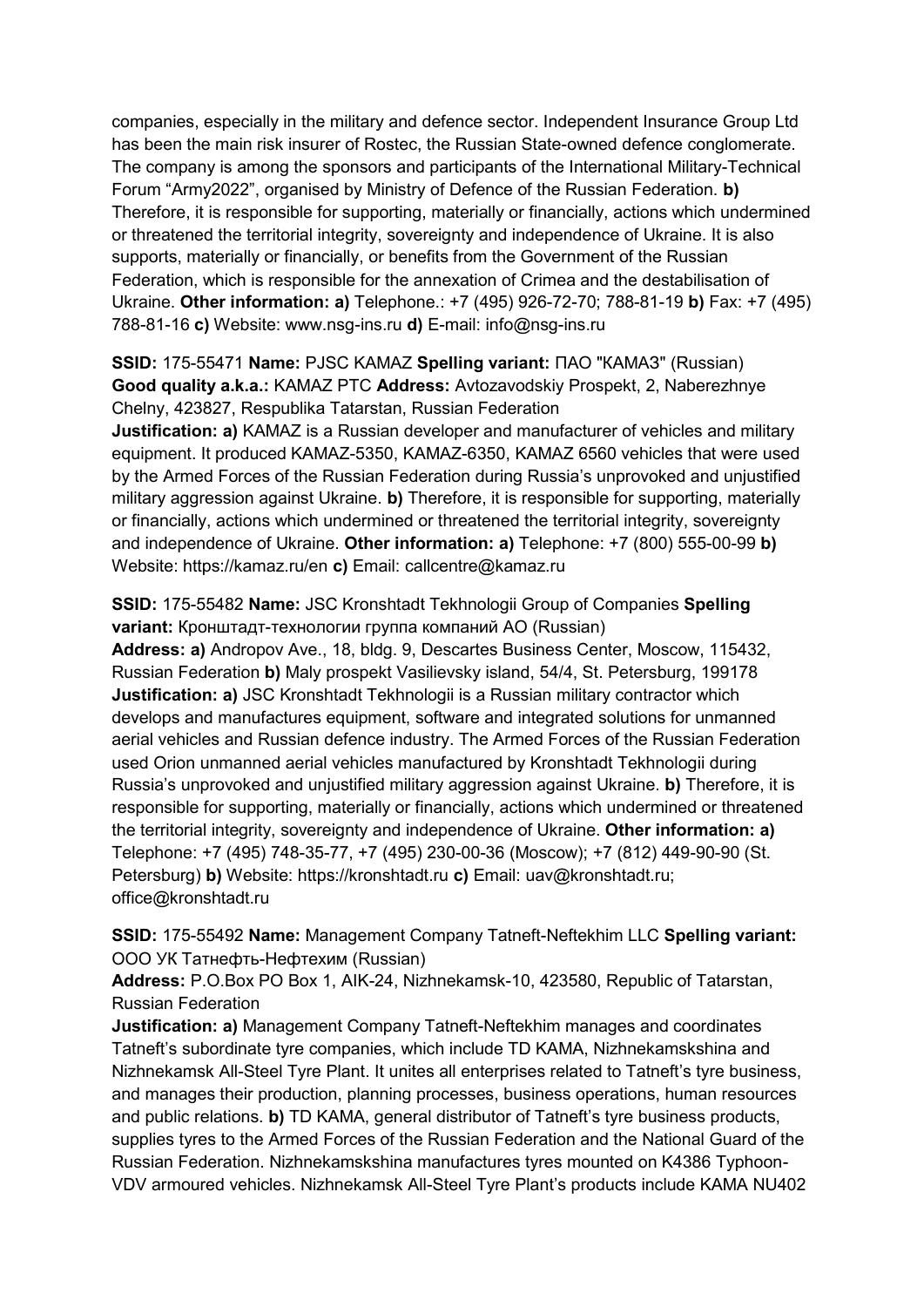tyres which are mounted on Tigr infantry mobility vehicles carrying Kornet mobile anti-tank missiles. Armed Forces of the Russian Federation used K4386 Typhoon-VDV armoured vehicles, Tigr infantry mobility vehicles and Kornet mobile anti-tank missiles during Russia's unprovoked and unjustified military aggression against Ukraine. **c)** Therefore, it is responsible for supporting materially actions which undermined or threatened the territorial integrity, sovereignty and independence of Ukraine. Furthermore, it is supporting materially the Government of the Russian Federation, which is responsible for the annexation of Crimea and the destabilisation of Ukraine. **Other information: a)** Telephone: +7(8555) 49- 73-42, +7(8555) 49-75-86 **b)** Fax: +7(8555) 49-75-86 **c)** Website: www.neftehim.tatneft.ru **d)**  Email: nhk@tnnh.tatneft.ru **e)** Associated entities: JSC Nizhnekamskshina; LLC Nizhnekamsk Truck Tyre Factory; Nizhnekamsk SSC Tyre Factory; JSC Nizhnekamsktekhuglerod; JSC Nizhnekamsk Mechanical Plant); TD 'Kama' Trading House; LLC 'Kama' Scientific & Technical Center; LLC TATNEFT-Neftekhimsnab; JSC Yarpolimermash-Tatneft; LLC Energoshinservis

**SSID:** 175-55505 **Name:** Nizhnekamsk All-Steel Tyre Plant, LLC **Spelling variant:** ООО Нижнекамский завод грузовых шин (Russian)

**Address:** industrial zone, Nizhnekamsk, 423580, Republic of Tatarstan, Russian Federation **Justification: a)** Nizhnekamsk All-Steel Tyre Plant produces all-steel tyres. It is a subordinate company of Tatneft. Its products are supplied to the Ministry of Defence of the Russian Federation. **b)** It manufactures KAMA NU402 tyres, which are mounted on Tigr infantry mobility vehicles carrying Kornet mobile anti-tank missiles. Armed Forces of the Russian Federation used Tigr infantry mobility vehicles and Kornet mobile anti-tank missiles during Russia's unprovoked and unjustified military aggression against Ukraine. **c)**  Therefore, it is responsible for supporting materially actions which undermined or threatened the territorial integrity, sovereignty and independence of Ukraine. Furthermore, it is supporting materially the Government of the Russian Federation, which is responsible for the annexation of Crimea and the destabilisation of Ukraine. **Other information: a)** Telephone: +7 (8555) 49-73-40 **b)** Website: https://cmk.tatneft.ru/?lang=ru **c)** Email: nkastp@tatneft.ru **d)** Associated entities: Tatneft; Trading House KAMA; Management Company Tatneft-Neftekhim; Nizhnekamskshina

# **SSID:** 175-55517 **Name:** PJSC Nizhnekamskshina **Spelling variant:** ПАО

"Нижнекамскшина" (Russian)

**Address:** Nizhnekamsk, 423570, Republic of Tatarstan, Russian Federation **Justification: a)** Nizhnekamskshina is Russia's leading tyre manufacturer. It is a subordinate company of Tatneft. It produces tyres under KAMA and Viatti brands. Its products include dual-use and military tyres supplied to the Government of the Russian Federation. It manufactures tyres mounted on K4386 Typhoon-VDV armoured vehicles. Armed Forces of the Russian Federation used K4386 Typhoon-VDV during Russia's unprovoked and unjustified military aggression against Ukraine. **b)** Therefore, it is responsible for supporting materially actions which undermined or threatened the territorial integrity, sovereignty and independence of Ukraine. Furthermore, it is supporting materially the Government of the Russian Federation, which is responsible for the annexation of Crimea and the destabilisation of Ukraine. **Other information: a)** Telephone: +8 555 49-79- 30 **b)** fax: + 8 555 24-15-70 **c)** Website: https://shinakama.tatneft.ru **d)** Email: nksh@tatneft.ru **e)** Associated entities: Tatneft; Trading House KAMA; Management Company Tatneft-Neftekhim; Nizhnekamsk All-Steel Tyre Plant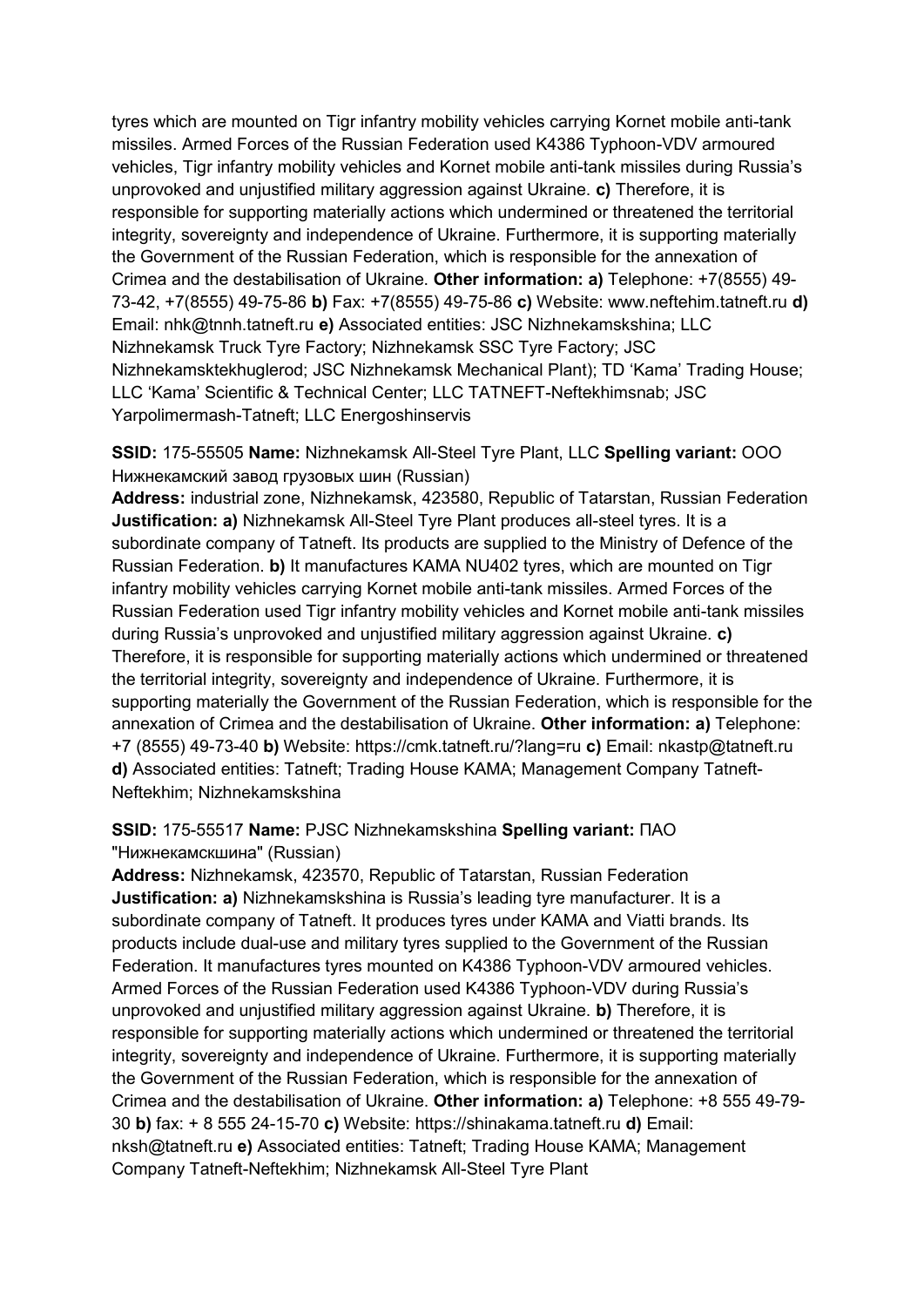**SSID:** 175-55528 Name: LLC TD KAMA Spelling variant: ООО ТД "КАМА" (Russian) **Address:** Territoriya Promzona, AIK-24, room 402, Nizhnekamsk, 423570, Republic of Tatarstan, Russian Federation

**Justification: a)** TD KAMA is a general distributor of Tatneft's tyre business products, which are manufactured by Nizhnekamsk All-Steel Tyre Plant and Nizhnekamskshina. It supplies tyres to the Armed Forces of the Russian Federation and the National Guard of the Russian Federation. **b)** Nizhnekamskshina's products, which TD KAMA distributes, include dual-use and military tyres supplied to the Government of the Russian Federation. Nizhnekamskshina manufactures tyres mounted on K4386 Typhoon-VDV armoured vehicles. Nizhnekamsk All-Steel Tyre Plant's products, which TD KAMA distributes, include KAMA NU402 tyres, which are mounted on Tigr infantry mobility vehicles carrying Kornet mobile anti-tank missiles. Armed Forces of the Russian Federation used K4386 Typhoon-VDV armoured vehicles, Tigr infantry mobility vehicles and Kornet mobile anti-tank missiles during Russia's unprovoked and unjustified military aggression against Ukraine. **c)** Therefore, it is responsible for supporting materially actions which undermined or threatened the territorial integrity, sovereignty and independence of Ukraine. Furthermore, it is supporting materially the Government of the Russian Federation, which is responsible for the annexation of Crimea and the destabilisation of Ukraine. **Other information: a)** Telephone: +7 (8555) 24-10-00, 24-10-10 **b)** Website: https://www.td-kama.com **c)** Email: info@td-kama.com

**SSID:** 175-55538 **Name:** OJSC Balashikha Casting and Mechanical Plant **Spelling variant:**  ОАО Балашихинский литейно-механический завод (Russian)

**Good quality a.k.a.:** OJSC BLMZ (ОАО БЛМЗ) **Address:** Entuziastov sh., 4,, Balashikha, 143900, Moskovskaya Oblast, Russian Federation

**Justification: a)** BLMZ is a Russian casting and mechanical plant. It supplies materials used for the production of weapons to the Russian military equipment providers that were sanctioned by the Union in view of Russia's actions destabilising the situation in Ukraine. **b)**  It is a contracted supplier of the Armed Forces of the Russian Federation. It provides equipment and materials for production of several aircraft and helicopters, including Ka-52 that were used by the Armed Forces of the Russian Federation during Russia's unprovoked and unjustified military aggression against Ukraine. **c)** Therefore, it is responsible for supporting materially actions which undermined or threatened the territorial integrity, sovereignty and independence of Ukraine. Furthermore, it supports materially and benefits from the Government of the Russian Federation, which is responsible for the annexation of Crimea and the destabilisation of Ukraine. **Other information: a)** Telephone: +7 (495) 639- 94-94 **b)** Website: https://www.blmz.ru **c)** Email: info@blmz.ru

**SSID:** 175-55550 **Name:** JSC Remdizel **Spelling variant:** АО "Ремдизель" (Russian) **Address:** Menzelinsky tract, 40, Naberezhnye Chelny, 423800, Republic of Tatarstan, Russian Federation

**Justification: a)** Remdizel produces and repairs wheeled and tracked vehicles. It manufactures Typhoon K-63968 Mine-Resistant Ambush Protected vehicles, which were used by the Armed Forces of the Russian Federation during Russia's unprovoked and unjustified military aggression against Ukraine. **b)** Therefore, it is responsible for supporting, materially or financially, actions which undermined or threatened the territorial integrity, sovereignty and independence of Ukraine. **Other information: a)** Telephone: +7 (8552) 55- 15-88 / 7 (8552) 30-80-00 **b)** Website: http://www.remdizel.com **c)** Email: remdizel@kamaz.ru **d)** Associated entities: KAMAZ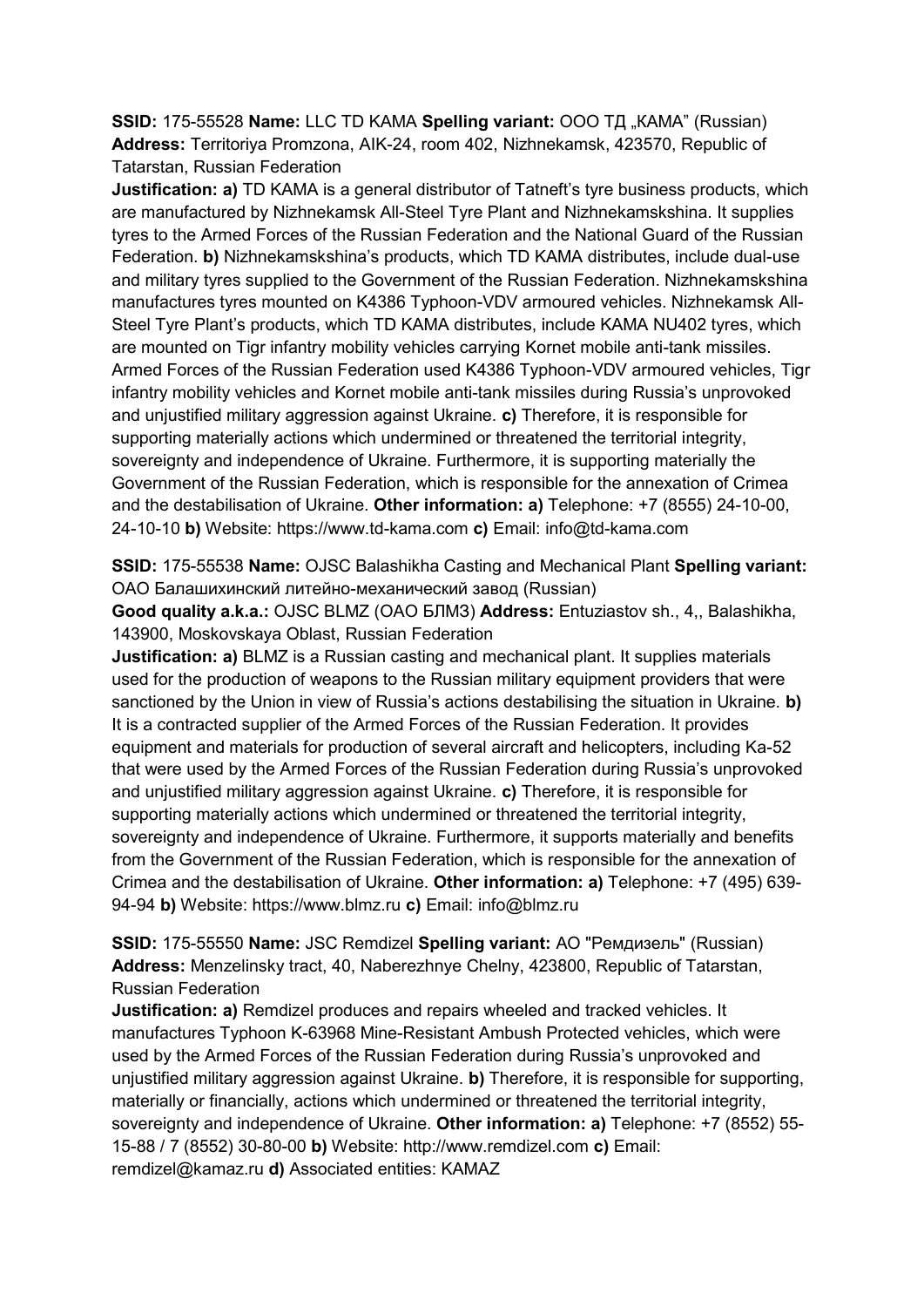**SSID:** 175-55560 **Name:** JSC Sukhoi Company **Spelling variant:** ПАО Компания "Сухой" (Russian)

**Address:** st. Polikarpova, 23B, P.O.Box PO box 604, Moscow, 125284, Russian Federation **Justification: a)** Sukhoi is a Russian aircraft manufacturer. Armed Forces of the Russian Federation operated combat aircraft manufactured by Sukhoi during Russia's unprovoked and unjustified military aggression against Ukraine. **b)** Therefore, it is responsible for supporting, materially or financially, actions which undermined or threatened the territorial integrity, sovereignty and independence of Ukraine. **Other information: a)** Telephone: +7 (499) 550-01-06 **b)** Website: https://www.sukhoi.org **c)** Email: info@sukhoi.org **d)** Associated entities: United Aircraft Corporation (parent company)

**SSID:** 175-55570 **Name:** JSC "121 Aircraft Repair Plant" **Spelling variant:** Акционерное общество "121 авиационный ремонтный завод" (Russian)

**Address:** Stary Gorodok, st. Postal, 10, Odintsovo, 143079, Moscow region, Russian Federation

**Justification: a)** 121 Aircraft Repair Plant repairs Su-25, Su-27 and MiG-29 aircraft. It is the only enterprise in Russia that simultaneously repairs and upgrades Su-25 aircraft to the Su-25 SM version. Su-25 SM were used by the Armed Forces of the Russian Federation during Russia's unprovoked and unjustified military aggression against Ukraine. **b)** Therefore, it is responsible for supporting materially actions which undermined or threatened the territorial integrity, sovereignty and independence of Ukraine. It also supports, materially or financially, or benefits from the Government of the Russian Federation, which is responsible for the annexation of Crimea and the destabilisation of Ukraine. **Other information: a)** Telephone: +7(498) 677-95-11 **b)** Website: https://121arz.ru **c)** Email: info@121arz.ru

**SSID:** 175-55580 **Name:** National Settlement Depository (NSD) **Spelling variant:**  Национальный расчетный депозитарий (Russian)

**Address:** Spartakovskaya street 12, Moscow, 105066, Russian Federation **Justification: a)** NSD is a Russian non-bank financial institution and Russia's central securities depository. It is the largest securities depository in Russia by market value of equity and debt securities held in custody and the only one which has access to the international financial system. **b)** It is recognised as a systemically important Russian financial institution by the Government and the Central Bank of Russia. It plays an essential role in the functioning of Russia's financial system and its connection to the international financial system, thus directly and indirectly enabling the Russian Government in its activities, policies and resources. **c)** It is almost fully owned by Moscow Exchange, whose mission is to provide exhaustive access to the Russian financial markets. Moscow Exchange is in turn, through its role and shareholders, under a high degree of control of the Russian Government. NSD is therefore an entity or body supporting, materially or financially, the Government of the Russian Federation, which is responsible for the annexation of Crimea and the destabilisation of Ukraine. **Other information: a)** Type of entity: non-bank credit institution, joint-stock company **b)** Date of registration: 27.6.1996 **c)** State registration number: 3294 **d)** Primary State registration number: 1027739132563 **e)** Taxpayer identification number: 7702165310 / 770101001 **f)** Principal place of business: Russian Federation **g)** Associated entities: majority shareholder / parent company at 99,997 % (not individually listed): Public Joint-Stock Company «Moscow Exchange MICEX-RTS» (Moscow Exchange or MOEX); Registered address: 13, Bolshoy Kislovsky per, 125009 Moscow,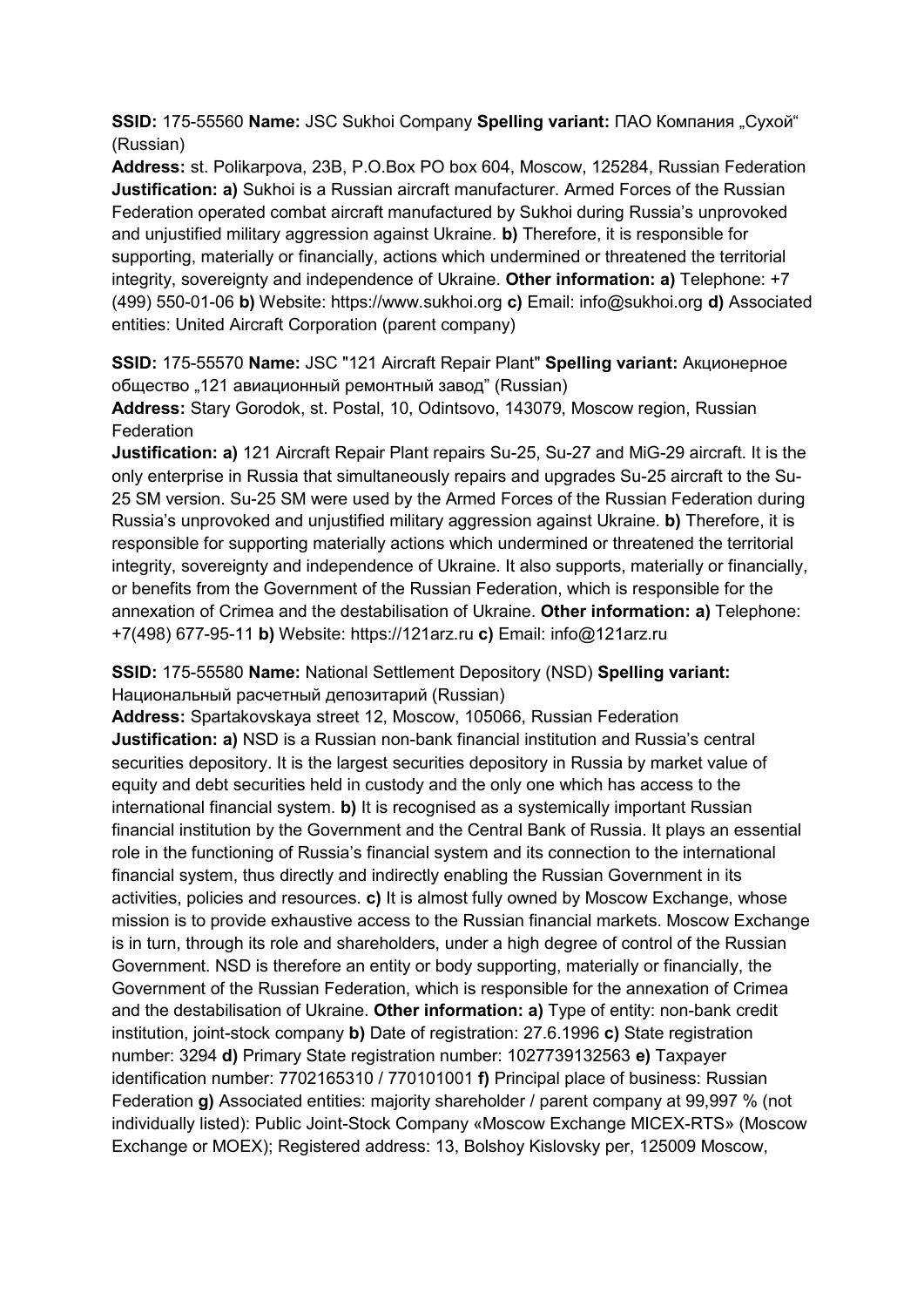Russian Federation; Taxpayer identification number: 7702077840; Primary State registration number: 1027739387411

# **Amended**

# **Individuals**

**SSID:** 175-51803 **Name:** Morozov Igor Nikolayevich **Spelling variant:** МОРОЗОВ Игорь Николаевич (Russian)

**DOB:** 13 Oct10 Dec 1956

**Justification:** Member of the Federation Council who ratified the government decisions of the 'Treaty of Friendship, Cooperation and Mutual Assistance between the Russian Federation and the Donetsk People's Republic and between the Russian Federation and the Luhansk People's Republic'. **Modifications:** Listed on 16 Mar 2022

**SSID:** 175-52138 **Name:** Zhukova AlexandraAnastasia Gennadyevna **Spelling variant:**  ЖУКОВА Анастасия Геннадьевна (Russian)

**DOB:** 8 Nov 1974

**Justification:** Member of the Federation Council who ratified the government decisions of the 'Treaty of Friendship, Cooperation and Mutual Assistance between the Russian Federation and the Donetsk People's Republic and between the Russian Federation and the Luhansk People's Republic'. **Modifications:** Listed on 16 Mar 2022

**SSID:** 175-53055 **Name:** Narzieva SoadatSaodat **Spelling variant:** НАРЗИЕВА СоадатСаодат (Russian)

**Sex:** W **POB:** Uzbekistan **Nationality:** Russian Federation

**Justification:** SoadatSaodat Narzieva is the sister of Alisher Usmanov, a pro-Kremlin oligarch who has close ties to the Russian President Vladimir Putin and is listed under Decision 2014/ 145/CFSP. Alisher Usmanov has transferred considerable assets to his sister SoadatSaodat Narzieva, including a single payment or gift of 3 million USD. According to the EU, she also held 27 Swiss bank accounts, holding hundreds of millions of dollars, which can be linked to her brother Alisher Usmanov. She has also been linked to six offshore companies whose activities can be linked to Usmanov. SoadatSaodat Narzieva is therefore associated with Alisher Usmanov, who actively supported materially or financially Russian decision- makers responsible for the annexation of Crimea and the destabilisation of Ukraine and actively supported the Russian government's policies of destabilisation of Ukraine. **Other information:** Associated individual: Alisher Usmanov (brother) **Modifications:** Listed on 13 Apr 2022

**Sanctions program:** Situation in der Ukraine: Verordnung vom 4. März 2022 über Massnahmen im Zusammenhang mit der Situation in der Ukraine (SR 946.231.176.72), Anhänge 2, 8, 9, 10, 11, 12, 13, 14 und 15 **Origin:** EU **Sanctions:** Art. 35 Abs. 4 (Endempfänger nach Art. 35 Abs. 4), Anhang 2

**Sanctions program:** Situation en Ukraine: Ordonnance du 4 mars 2022 instituant des mesures en lien avec la situation en Ukraine (RS 946.231.176.72), annexes 2, 8, 9, 10, 11, 12, 13, 14 und 15 **Origin:** EU **Sanctions:** art. 35 al. 4 (Destinataires finales selon l'art. 35 al. 4), annexe 2

**Sanctions program:** Situazione in Ucraina: Ordinanza del 4 marzo 2022 che istituisce provvedimenti in relazione alla situazione in Ucraina (RS 946.231.176.72), allegati 2, 8, 9,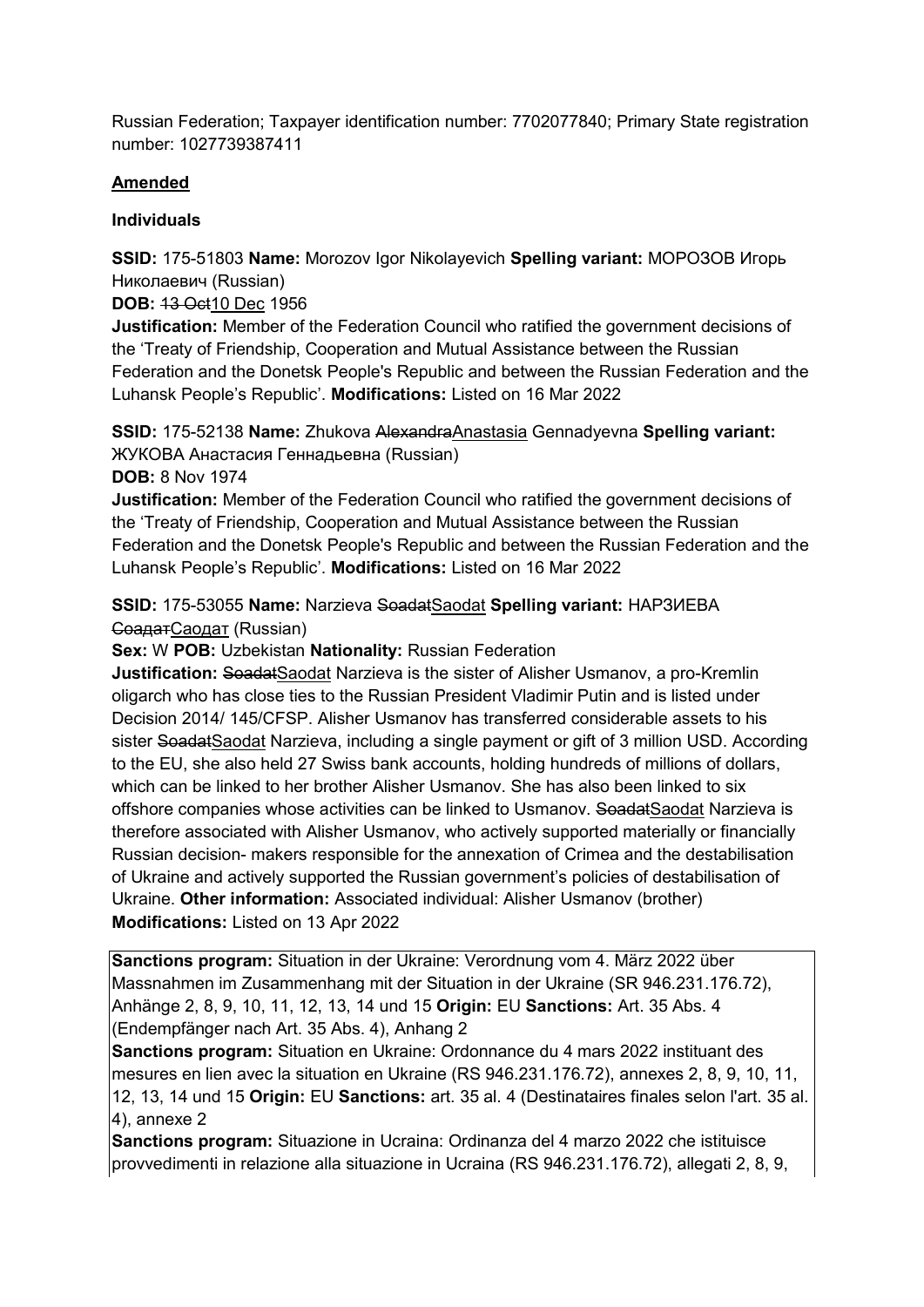10, 11, 12, 13, 14 und 15 **Origin:** EU **Sanctions:** art. 35 cpv. 4 (Destinatari finali secondo l'art. 35 cpv. 4), allegato 2

#### **Listed**

#### **Individuals**

**SSID:** 175-55633 **Name:** Krayushin Evgeny

#### **Entities**

**SSID:** 175-55594 **Name:** 46th TSNII Central Scientific Research Institute

**SSID:** 175-55597 **Name:** Alagir Resistor Factory

**SSID:** 175-55600 **Name:** All-Russian Research Institute of Optical and Physical **Measurements** 

**SSID:** 175-55603 **Name:** All-Russian Scientific-Research Institute Etalon JSC

**SSID:** 175-55606 **Name:** Almaz JSC

**SSID:** 175-55609 **Name:** Arzam Scientific Production Enterprise Temp Avia

**SSID:** 175-55612 **Name:** Automated Procurement System for State Defense Orders, LLC

**SSID:** 175-55615 **Name:** Dolgoprudniy Design Bureau of Automatics (DDBA JSC)

**SSID:** 175-55618 **Name:** Electronic Computing Technology Scientific-Research Center JSC

**SSID:** 175-55621 **Name:** Electrosignal JSC

**SSID:** 175-55624 **Name:** Energiya JSC

**SSID:** 175-55627 **Name:** Engineering Center Moselectronproekt

**SSID:** 175-55630 **Name:** Etalon Scientific and Production Association

**SSID:** 175-55636 **Name:** Foreign Trade Association Mashpriborintorg

**SSID:** 175-55639 **Name:** Ineko LLC

**SSID:** 175-55642 **Name:** Informakustika JSC

**SSID:** 175-55645 **Name:** Institute of High Energy Physics

**SSID:** 175-55648 **Name:** Institute of Theoretical and Experimental Physics

**SSID:** 175-55651 **Name:** Inteltech PJSC

**SSID:** 175-55654 **Name:** ISE SO RAN Institute of High-Current Electronics

**SSID:** 175-55657 **Name:** Kaluga Scientific-Research Institute of Telemechanical Devices JSC

**SSID:** 175-55660 **Name:** Kulon Scientific-Research Institute JSC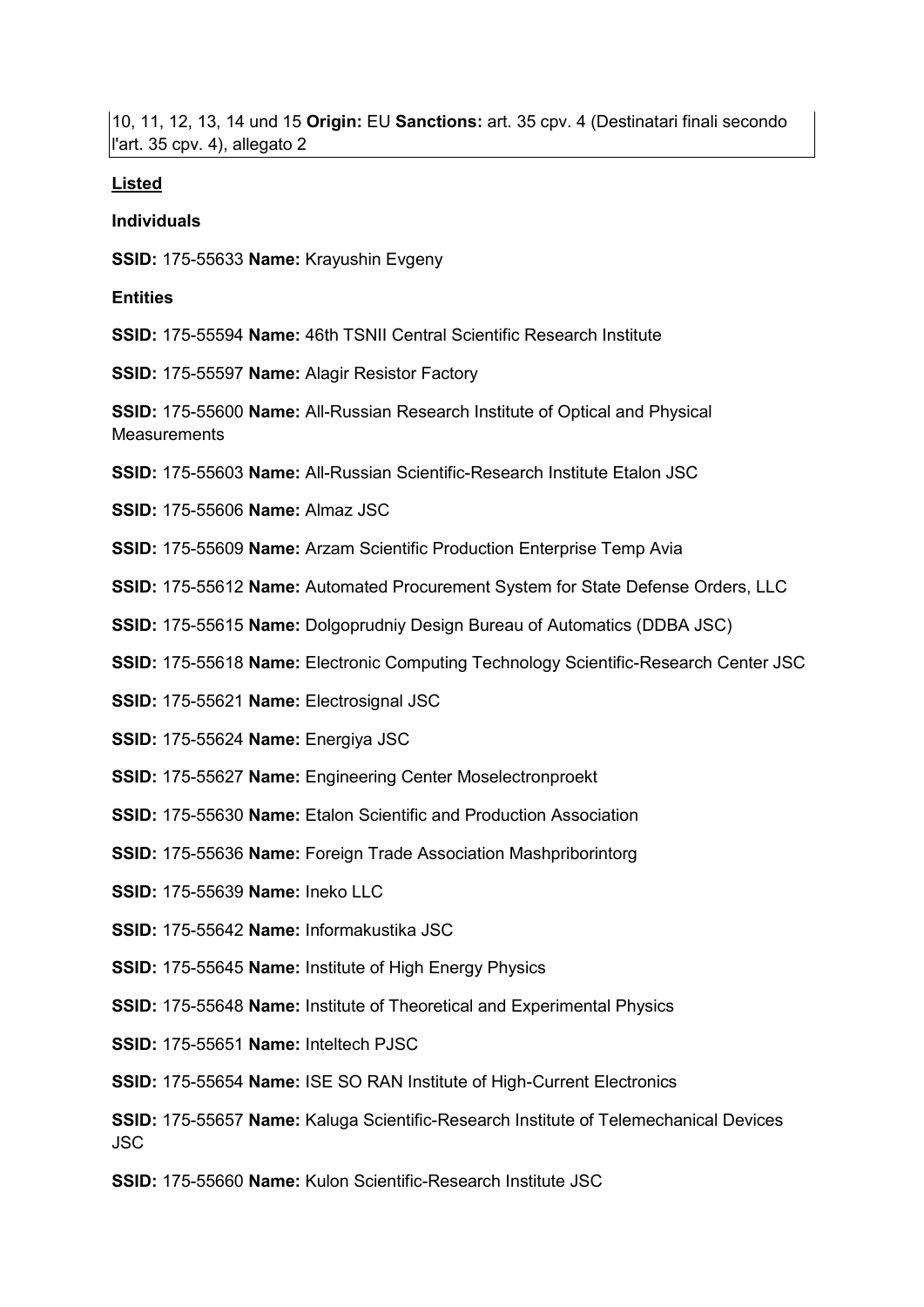**SSID:** 175-55663 **Name:** Lutch Design Office JSC

**SSID:** 175-55666 **Name:** Meteor Plant JSC

**SSID:** 175-55669 **Name:** Moscow Communications Research Institute JSC

**SSID:** 175-55672 **Name:** Moscow Order of the Red Banner of Labor Research Radio Engineering Institute JSC

**SSID:** 175-55675 **Name:** NPO Elektromechaniki JSC

**SSID:** 175-55678 **Name:** Omsk Production Union Irtysh JSC

**SSID:** 175-55681 **Name:** Omsk Scientific-Research Institute of Instrument Engineering JSC

**SSID:** 175-55684 **Name:** Optron, JSC

**SSID:** 175-55687 **Name:** Pella Shipyard OJSC

**SSID:** 175-55690 **Name:** Polyot Chelyabinsk Radio Plant JSC

**SSID:** 175-55693 **Name:** Pskov Distance Communications Equipment Plant

**SSID:** 175-55696 **Name:** Radiozavod JSC

**SSID:** 175-55699 **Name:** Razryad JSC

**SSID:** 175-55702 **Name:** Research Production Association Mars

**SSID:** 175-55705 **Name:** Ryazan Radio-Plant

**SSID:** 175-55708 **Name:** Scientific Production Center Vigstar JSC

**SSID:** 175-55711 **Name:** Scientific Production Enterprise 'Radiosviaz'

**SSID:** 175-55714 **Name:** Scientific Research Institute Ferrite-Domen

**SSID:** 175-55717 **Name:** Scientific Research Institute of Communication Management Systems

**SSID:** 175-55720 **Name:** Scientific-Production Association and Scientific-Research Institute of Radio-Components

**SSID:** 175-55723 **Name:** Scientific-Production Enterprise 'Kant'

**SSID:** 175-55726 **Name:** Scientific-Production Enterprise 'Svyaz'

**SSID:** 175-55729 **Name:** Scientific-Production Enterprise Almaz JSC

**SSID:** 175-55732 **Name:** Scientific-Production Enterprise Salyut JSC

**SSID:** 175-55735 **Name:** Scientific-Production Enterprise Volna

**SSID:** 175-55738 **Name:** Scientific-Production Enterprise Vostok JSC

**SSID:** 175-55741 **Name:** Scientific-Research Institute 'Argon'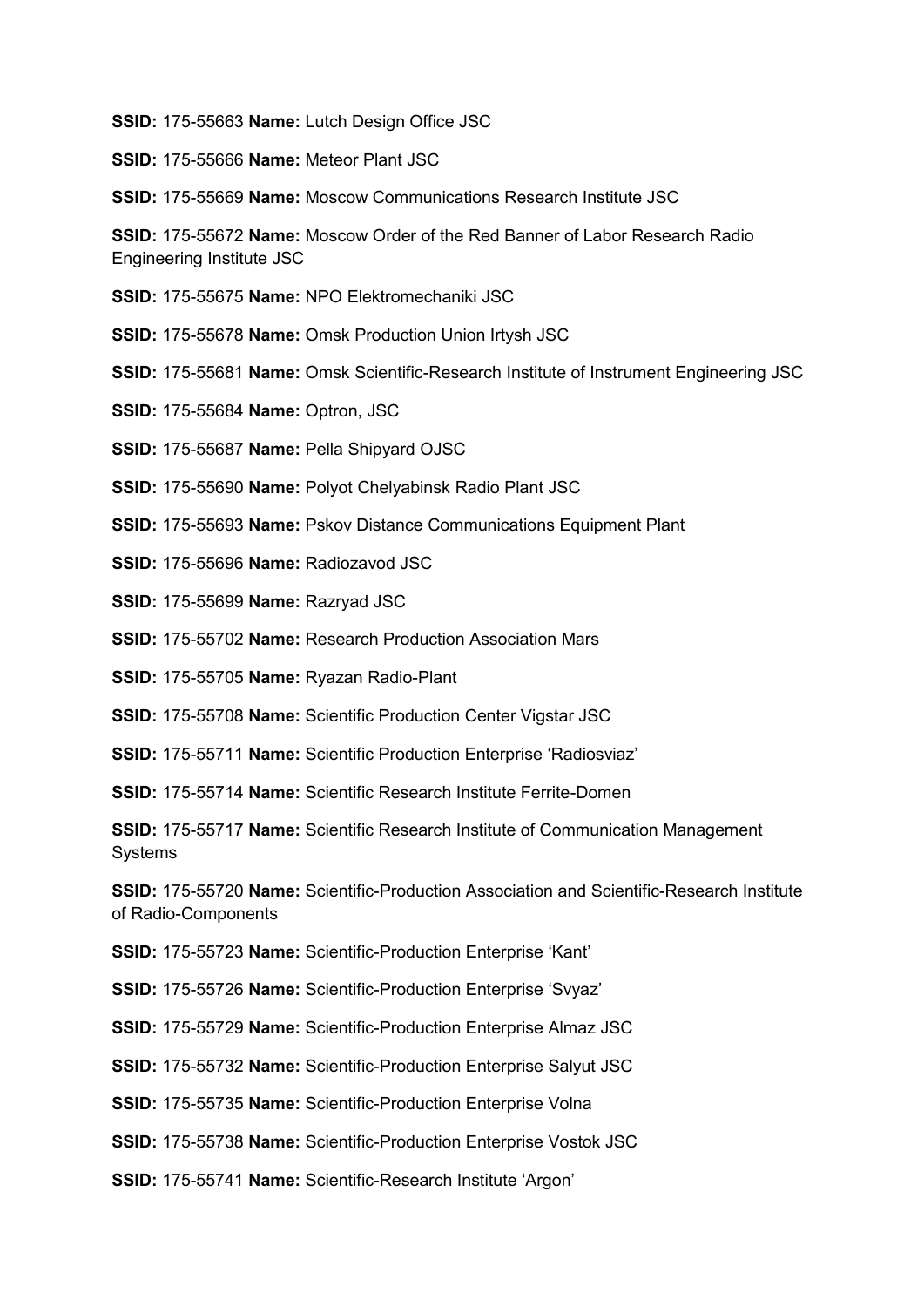**SSID:** 175-55744 **Name:** Scientific-Research Institute and Factory Platan

**SSID:** 175-55747 **Name:** Scientific-Research Institute of Automated Systems and Communications Complexes Neptune JSC

**SSID:** 175-55750 **Name:** Special Design and Technical Bureau for Relay Technology

**SSID:** 175-55753 **Name:** Special Design Bureau Salute JSC

**SSID:** 175-55756 **Name:** Tactical Missile Company, Joint Stock Company 'Salute'

**SSID:** 175-55759 **Name:** Tactical Missile Company, Joint Stock Company 'State Machine Building Design Bureau 'Vympel' By Name I.I.Toropov'

**SSID:** 175-55762 **Name:** Tactical Missile Company, Joint Stock Company 'URALELEMENT'

**SSID:** 175-55765 **Name:** Tactical Missile Company, Joint Stock Company 'Plant Dagdiesel'

**SSID:** 175-55768 **Name:** Tactical Missile Company, Joint Stock Company 'Scientific Research Institute of Marine Heat Engineering'

**SSID:** 175-55771 **Name:** Tactical Missile Company, Joint Stock Company PA Strela

**SSID:** 175-55774 **Name:** Tactical Missile Company, Joint Stock Company Plant Kulakov

**SSID:** 175-55777 **Name:** Tactical Missile Company, Joint Stock Company Ravenstvo

**SSID:** 175-55780 **Name:** Tactical Missile Company, Joint Stock Company Ravenstvoservice

**SSID:** 175-55783 **Name:** Tactical Missile Company, Joint Stock Company Saratov Radio Instrument Plant

**SSID:** 175-55786 **Name:** Tactical Missile Company, Joint Stock Company Severny Press

**SSID:** 175-55789 **Name:** Tactical Missile Company, Joint-Stock Company 'Research Center for Automated Design'

**SSID:** 175-55792 **Name:** Tactical Missile Company, KB Mashinostroeniya

**SSID:** 175-55795 **Name:** Tactical Missile Company, NPO Electromechanics

**SSID:** 175-55798 **Name:** Tactical Missile Company, NPO Lightning

**SSID:** 175-55801 **Name:** Tactical Missile Company, Petrovsky Electromechanical Plant 'Molot'

**SSID:** 175-55804 **Name:** Tactical Missile Company, PJSC 'MBDB 'ISKRA''

**SSID:** 175-55807 **Name:** Tactical Missile Company, PJSC ANPP Temp Avia

**SSID:** 175-55810 **Name:** Tactical Missile Company, Raduga Design Bureau

**SSID:** 175-55813 **Name:** Tactical Missile Corporation, 'Central Design Bureau of Automation'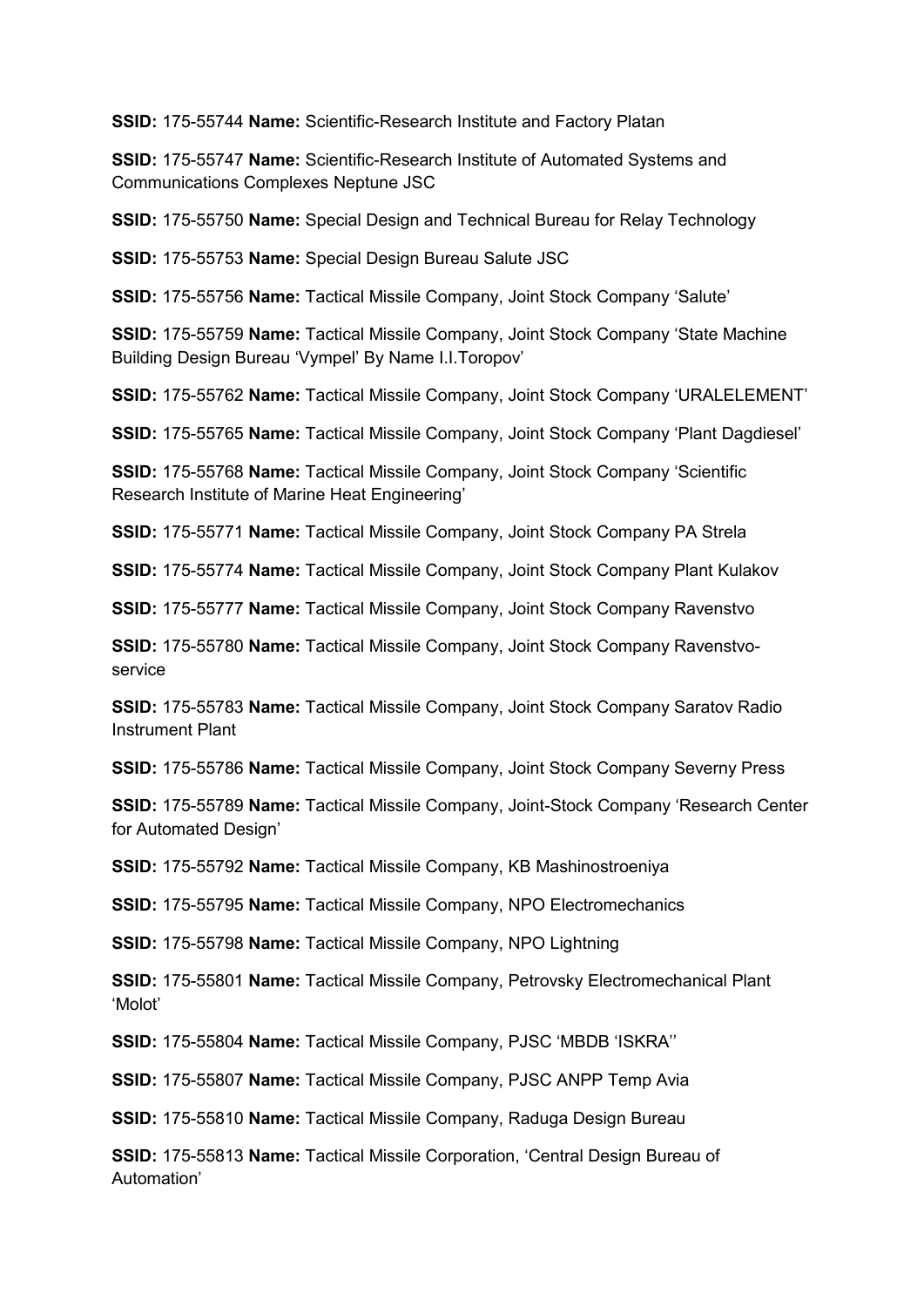**SSID:** 175-55816 **Name:** Tactical Missile Corporation, 711 Aircraft Repair Plant

**SSID:** 175-55819 **Name:** Tactical Missile Corporation, AO GNPP 'Region'

**SSID:** 175-55822 **Name:** Tactical Missile Corporation, AO TMKB 'Soyuz'

**SSID:** 175-55825 **Name:** Tactical Missile Corporation, Azov Optical and Mechanical Plant

**SSID:** 175-55828 **Name:** Tactical Missile Corporation, Concern 'MPO – Gidropribor'

**SSID:** 175-55831 **Name:** Tactical Missile Corporation, Joint Stock Company 'KRASNY GIDROPRESS'

**SSID:** 175-55834 **Name:** Tactical Missile Corporation, Joint Stock Company Avangard

**SSID:** 175-55837 **Name:** Tactical Missile Corporation, Joint Stock Company Concern Granit-Electron

**SSID:** 175-55840 **Name:** Tactical Missile Corporation, Joint Stock Company Elektrotyaga

**SSID:** 175-55843 **Name:** Tactical Missile Corporation, Joint Stock Company GosNIIMash

**SSID:** 175-55846 **Name:** Tactical Missile Corporation, RKB Globus

**SSID:** 175-55849 **Name:** Tactical Missile Corporation, Smolensk Aviation Plant

**SSID:** 175-55852 **Name:** Tactical Missile Corporation, TRV Engineering

**SSID:** 175-55855 **Name:** Tactical Missile Corporation, Ural Design Bureau 'Detal'

**SSID:** 175-55858 **Name:** Tactical Missile Corporation, Zvezda-Strela Limited Liability Company

**SSID:** 175-55861 **Name:** Tambov Plant (TZ) 'October'

**SSID:** 175-55864 **Name:** United Shipbuilding Corporation 'Production Association Northern Machine Building Enterprise'

**SSID:** 175-55867 **Name:** United Shipbuilding Corporation '5th Shipyard'

**Sanctions program:** Situation in der Ukraine: Verordnung vom 4. März 2022 über Massnahmen im Zusammenhang mit der Situation in der Ukraine (SR 946.231.176.72), Anhänge 2, 8, 9, 10, 11, 12, 13, 14 und 15 **Origin:** EU **Sanctions:** Art. 27 (Verbot der Erbringung von spezialisierten Finanznachrichtendiensten), Anhang 14 **Sanctions program:** Situation en Ukraine: Ordonnance du 4 mars 2022 instituant des mesures en lien avec la situation en Ukraine (RS 946.231.176.72), annexes 2, 8, 9, 10, 11, 12, 13, 14 und 15 **Origin:** EU **Sanctions:** art. 27 (Interdiction de fourniture de services spécialisés de messagerie financière), annexe 14 **Sanctions program:** Situazione in Ucraina: Ordinanza del 4 marzo 2022 che istituisce provvedimenti in relazione alla situazione in Ucraina (RS 946.231.176.72), allegati 2, 8, 9, 10, 11, 12, 13, 14 und 15 **Origin:** EU **Sanctions:** art. 27 (Divieto di fornire servizi

specializzati di messaggistica finanziaria), allegato 14